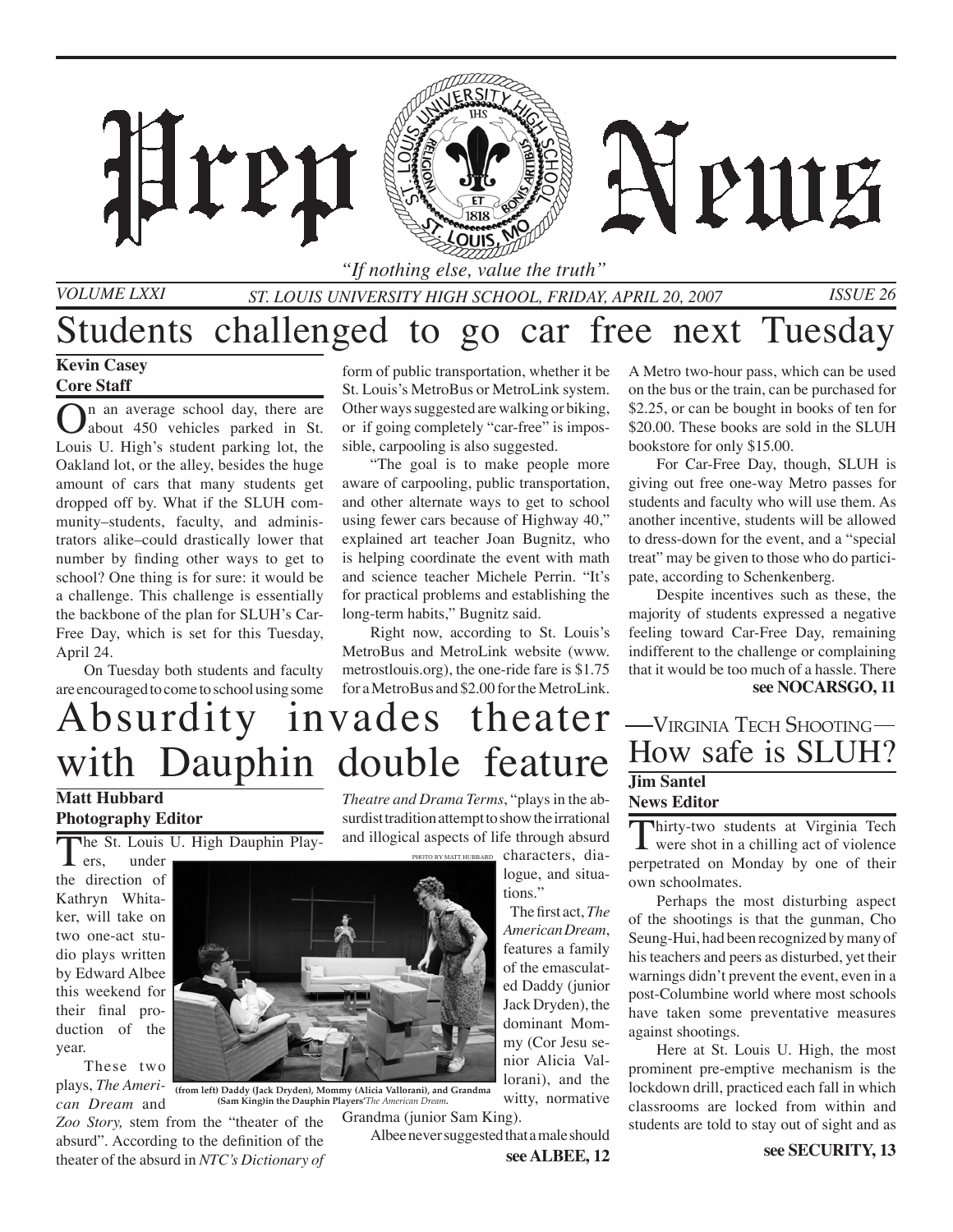**2** April 20, 2007

### Bands to Jamnesty tomorrow Zarrick

### **Jim Margherio**

**Reporter**

For the first time, St. Louis U. High will be the host of a Jamnesty benefit concert this Saturday. Jamnesty is an event held nationwide, organized by different chapters of Amnesty International in order to spread awareness for their cause. Amnesty clubs from high schools and colleges usually organize these events to raise awarness about Amnesty International. The proceeds from this concert will go towards the Invisible Children fundraiser.

This concert, organized by theology teacher Rob Garavaglia and put together mainly by SLUH and Cor Jesu seniors, will take place in the Drury Plaza, one of the

## SLUH cyclists pedal to school

### **Brian Bettonville Core Staff**

Though St. Louis U. High's official Car-Free Day will happen this Tuesday, many students and faculty members often go car-free already thanks to the bicycle. Though it is not the fastest means of transportation, cycling has numerous other benefits that can improve the rider's health and well-being.

One of the most obvious benefits is the physical workout. The convenience of combining the exercise and transportation entices some of the busier members of the SLUH community, including chemistry teacher Bill Anderson.

"It's committed exercise," Anderson said. "If I was on a treadmill at home and I got tired, I could get off, but when I'm riding my bike home, there's no 'I'm tired. I can get off and go sit on the couch.'"

For students such as freshman James Fister, biking can even lead to a change in performance for the first portion of the school day.

Fister, whose two and a half mile bike ride lasts about ten minutes, said, "It wakes me up. Exercise in the morning gets me awake right away rather than dredging through first and second period and being awake by third. I'm automatically ready to go."

The health brought by a nice bicycle ride can surpass just the physical benefits. "I feel like I'm in a much better frame of first times the Plaza will be used for a large event.

Lasting from 6 to 11 p.m., Jamnesty will feature six area bands: The Black Notes, Hello Panda, The Alhambras, Harvenger, The Vultures, and Walk Sophie. In between performances there will be speakers from around the Midwest to speak about issues such as the Darfur conflict, the death penalty, and torture.

Students involved have expressed a lot of enthusiasm. "It's going to be really good here," said Amnesty member junior Ken Homan. "I went to (a Jamnesty concert) last year, but I think this will be better."

There will be food and drink for a small fee, and admission will be \$5.

mind when I'm on my bike," said theology teacher Rob Garavaglia, who rides to school everyday. "There's this separation between work and home and I can let go of the day."

For math teacher George Mills, bike rides are excellent forms of relaxation. After a tough day at SLUH, Mills, who bikes to school "about 50 percent of the time," will take a longer route home for relaxation.

"I'll do a couple little hills, and then I'll ride through Tower Grove Park, which is gorgeous," he said. "On a Friday I can get home faster on my bike than I can in a car."

For fine arts teacher Joan Bugnitz, cycling offers an escape from the terrors of traffic as well as an invigorating start to the day.

"I really like biking, and I prefer it to driving," she said. "When I bike to school, I feel so good when I get to school. I feel awake."

For some, such as Foreign Language teacher Kevin Moore, the enjoyment taken in cycling extends beyond the relaxing state of mind to freedom not experienced in other forms of transportation.

**BIKES, 13** "One of the things that I've really noticed is that when you're in a car, you're in a cocoon. You have absolutely no contact with other people, and if you do it's probably negative," Moore said. "It's pretty hard to ride (a bike) for a few miles and not see

# fill Mimlitz's shoes in PE **Charlie Landis**

### **News Editor**

A man who is admittedly only known to a few *Prep News* reporters will return to the rest of the student community after a six-year absence. Former St. Louis U. High Teacher of the Year winner Patrick Zarrick will return to the faculty next year to teach Physical Education. He will replace the outgoing legend Joe Mimlitz, who will be retiring at the end of this year. Zarrick will vacate his current position as Director of Facilities after six years on the job.

 Zarrick, who left the SLUH science department for the third floor in 2001, said that he had "hoped to, someday, eventually return to the classroom."

 Zarrick will work alongside P.E. teachers Scott Gilbert and Gary Kornfeld, teaching mostly gym classes and some weights classes. "I had always hoped in the back of my mind that (physical education) would be a really interesting subject for me to teach," he said.

 Zarrick has experience in the teaching field at SLUH, where he taught chemistry, environmental science, biology, and anatomy from 1993-2004. He also has experience in physical education and a background in martial arts.

 Before Zarrick arrived at SLUH, he worked in the Colorado and St. Charles County park systems.

He also taught physical education and defense tactics at the St. Charles County police academy, and was a part time bodyguard. He also led a photography club, taught women's self defense with his martial arts background, and, in his earlier years, bounced at a night club in St. Louis. "(I've had) sort of an unorthodox path for a SLUH teacher," he said.

 Zarrick plans to include some of his selfdefense tactics in his P.E. classes, as well as stress management on days where students wouldn't normally dress out for class.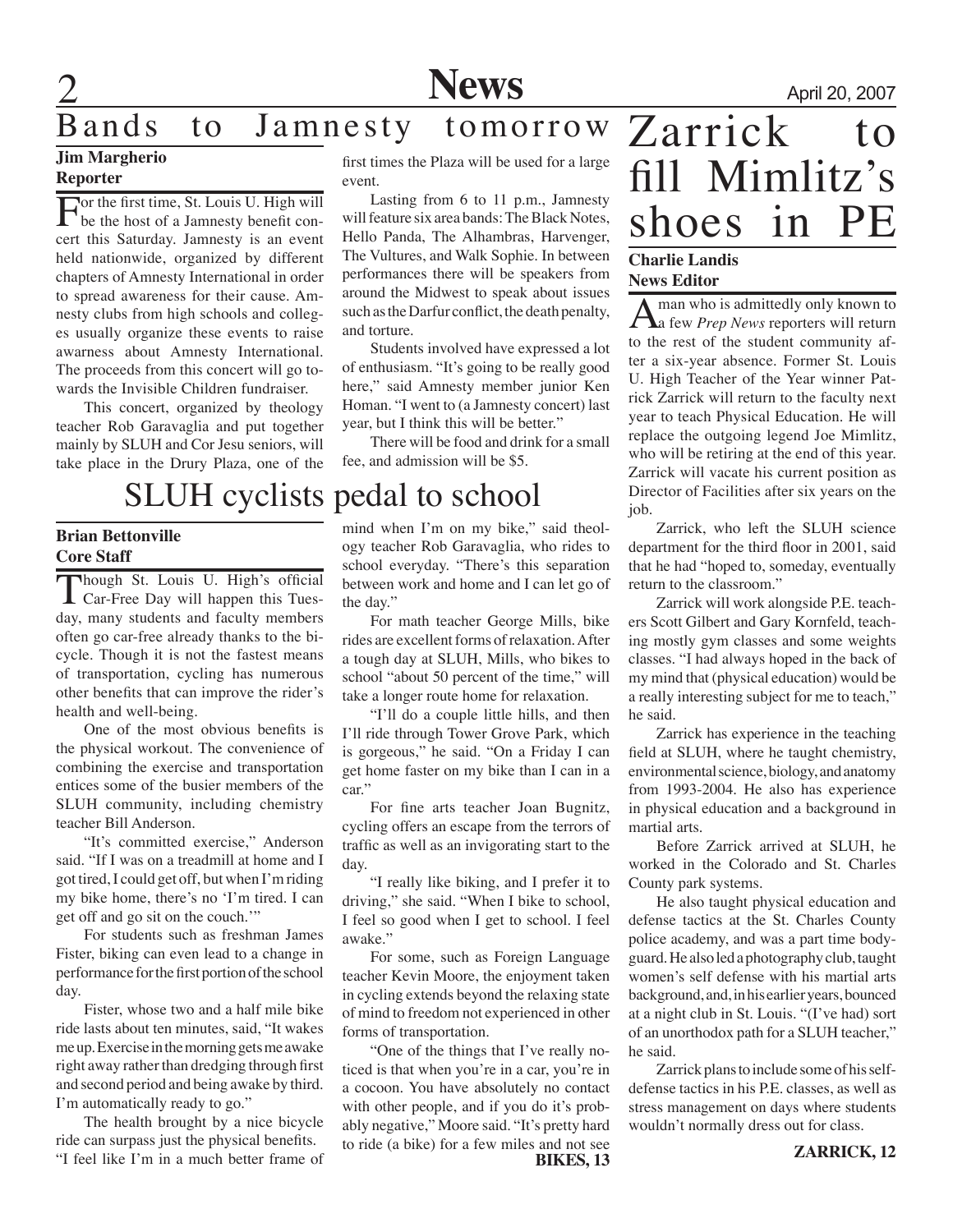# April 20, 2007 **Opinion**

# LETTER TO THE EDITORS STUCO encourages attendance at election speeches

#### Dear Student Body,

The Student Council elections will be held Wednesday, April 25th for juniors, April 26th for sophomores and May 1st for freshmen. With this in mind, the members of the Student Council believe it is important to address the topic of exercising the right to have a say in your class leadership. The people that you elect will be your voice in the school. Attendance at this year's election meeting where the candidates present their ideas with their speech will NOT be mandatory. Although your attendance is optional, our hope is that each of you will use this as an opportunity to educate yourself on the issues of our school and your class and vote for the people who will best lead. At SLUH we have a great tradition of knowledge and character and there is not a better example than to exercise your informed vote for your class leaders. We would like to challenge everyone to attend the election meeting and vote for the leaders to make their class the best class it can be.

Sincerely, STUCO '07

## Three students named Presidential Scholar semifinalists

### **Matt Bettonville Staff**

Three St. Louis U. High students were named semifinalists for the 2007 Presidential Scholars Program. Six SLUH seniors were named candidates for the honor earlier this year (see issue 18), but only Micah Manary, Christian Ronzio, and Dan Viox moved on to the program's semifinal round.

Ten seniors, five male and five female, were selected from Missouri as semifinalists. This means that more than half of those recognized as the top males in our state came from SLUH. "The fact that three of the five boys in Missouri are from St. Louis U. High is just tremendous," said Academic Assistant Principal Mark Michalski.

"That's absolutely unheard of," said semifinalist Manary. "I think it means that SLUH really does focus on academics."

"I think it says that we're doing a great job of getting (students) ready for college," said Ronzio. "It says really good things about both the school and the senior class here."

The program is one of the top honors in the nation for high school seniors. Being recognized on such a high level will certainly help Manary, Ronzio, and Viox in their futures. "I think it'll definitely help when I'm applying for grad schools or internships," said Ronzio.

To make the jump from candidacy to semifinalists, candidates were asked to submit more academic records, as well as six essays to be further reviewed by the White House Commission on Presidential Scholars. According to Viox, the focus was placed on a student's abilities outside the classroom, such as service or sports, to determine the semifinalists, whereas those in the candidate round were determined purely on SAT and ACT scores.

"I think it means that rather than just studying, I've also got talent," said Manary. "(All three of us) have some sort of innate gift for learning."

Ronzio said he sees his candidacy as a result of his great education. He accredits his selection as a semifinalist to "a product of my English education here, being able to write well."

"I think it's a nice recognition of all the hard work that I've put in over my four years at SLUH," said Viox. "It's good being recognized at a national level."

The program states its mission as "to recognize and honor some of our Nation's most distinguished graduating high school seniors." 2,700 candidates for the honor were announced in late January. The field was then narrowed to 500 semifinalists from around the country. Although an exact date has not been announced, 141 finalists will be named sometime in mid-May.

The 141 scholars will include at least one male and one female from each state, Puerto Rico, the District of Columbia, and U.S. citizens living abroad, as well as 15 to be chosen "at large." This makes a total of 121 academic scholars with an additional 20 to be named as arts scholars based on their achievements in the arts.

All semifinalists were asked to submit a photo and a short autobiography for a compilation about the winners.

Finalists will receive a weeklong trip to Washington, D.C., accompanied by a teacher of their choice, to attend a week-long awards ceremony. This trip consists of classes taught by top educators, government officials, authors, scientists, and other distinguished individuals for the scholars to attend. These lectures will focus on youth leadership and leadership in "the new America," according to Manary.

Although the program recognizes top student scholars, there is no monetary scholarship given to winners. A ceremony that will conclude the weekend features the presentation of the Presidential Medal to the scholars. "It means that not only athletes are getting nice things," joked Manary.

Manary said he sees this as an honor for himself, Ronzio, and Viox, and he hopes that others will see it as reflective of their character rather than just their academics.

### Hooray, t-shirts!

The theme of the 2007 yearbook is "SLUH to a T." One of the features of the book will be photos of the various tee-shirts that have been produced this year for different homerooms, clubs or teams. With the approval of Mr. Clark, Tuesday of next week is designated as "Wear a Tee Shirt Day." If you do not have a club t-shirt from this year, wear a regulation polo shirt. One of the "photo ops" Mr. Sciuto has planned is to have a large number of tee-shirt-wearing students gather on the upper field for a group picture, weather permitting.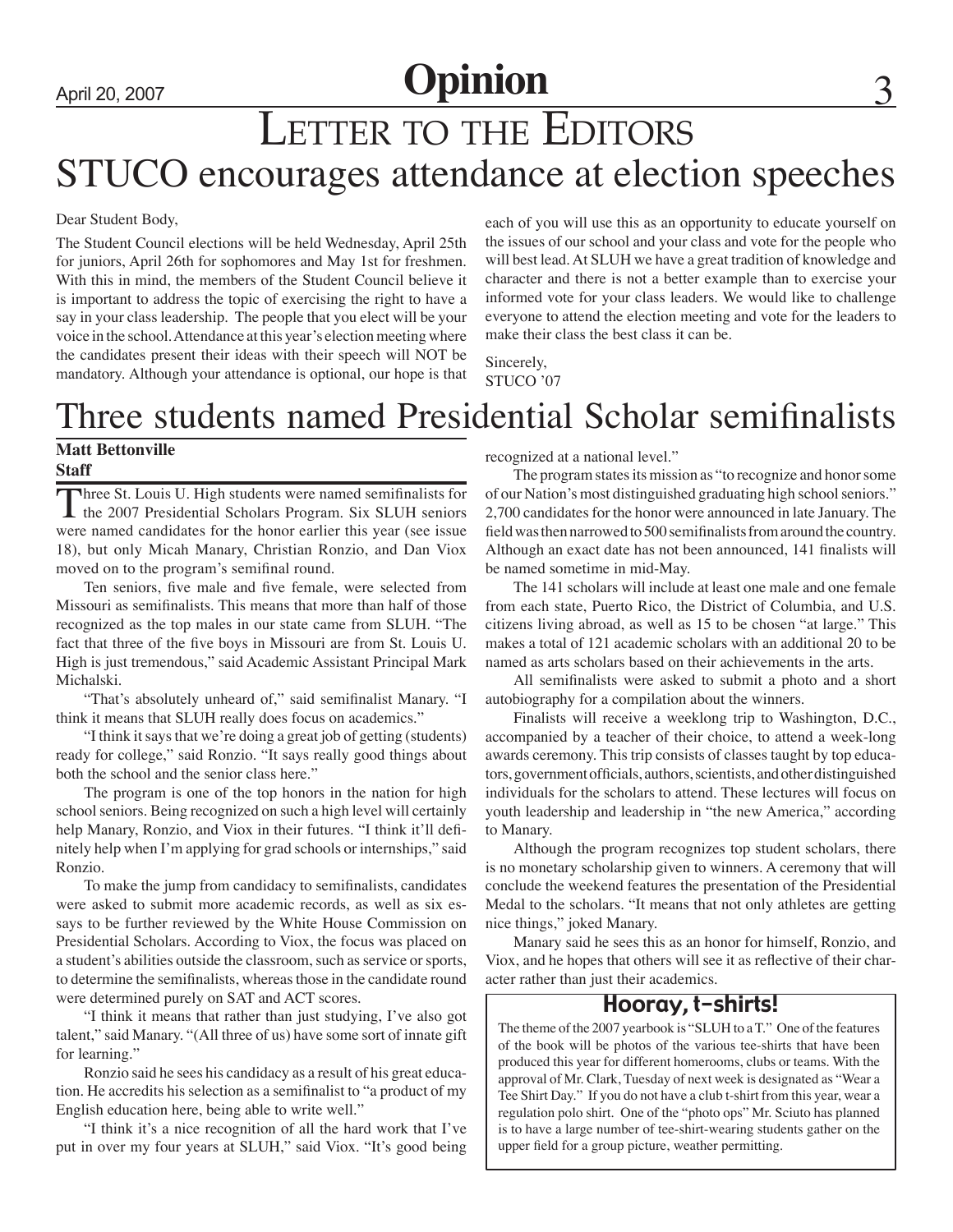

amm overpass to be the first Forty headache

#### **Peter Mackowiak Core Staff**

The first of a series of roadblocks will hinder St. Louis U. High drivers starting at ten o'clock tonight, as both directions of Interstate 64 (Highway 40) will be closed between Hampton and Oakland Ave. This stretch is closing for the destruction of the Tamm Avenue bridge.

The closures will affect motorists leaving the Dauphin Players' *The American Dream* and *The Zoo Story*, which runs from 7:30 to about 9:45 p.m. Theater Director Joe Schulte plans to post an announcement about the closures on the theater doors.

"I don't think there will be any major problems," said Schulte, who cited several available detours near Highway 40.

The closures may also affect drivers leaving SLUH from this weekend's baseball tournament. Friday night's final games begin at 7:00 p.m., and Saturday's earliest game starts at 11:00 a.m.

The closed strip is scheduled to re-open at 5:30 Saturday morning. If all goes as planned, no SLUH commuters will be affected. "I have a feeling that, because of the way (the construction workers) have done a couple of other ramps, they're going to

Quizbowl wins districts, heads to state competition

### **Michael Baumer Reporter**

The St. Louis U. High Quizbills competed in their second academic tournament of the year, the district round of the Missouri State Academic Competition last Saturday. Under the auspices of math teacher Frank Corley, Director of Diversity Robert Evans, computer teacher Tim Rittenhouse, and history teacher Paul Michaelson, the team competed in five matches on their way to victory.

The team, consisting of seniors Sean Beebe, Jack Fleming, Sam Leverenz, Micah Manary, Rob Perkins, and Todd Swift, and juniors Michael Baumer and George Boston began the day with a match against Pacific. SLUH won the match 540-160. The team locked up a spot in the semifinals by defeating Eureka and Union with scores of 545-155 and 390-145, respectively.

These remarkable scores are due in no small part to several exceptional individual scores: Micah Manary and Sean Beebe each won all-district medals for their individual performances. "I'm really proud of their efforts," said coach Jean Elliott. "They've worked hard all year to get where they are now. I'm really happy for them."

In the afternoon, as SLUH's ACT testtakers were being dismissed, the Elliottbills took on Eureka a second time, accumulating a final score of 460 points to Eureka's score of 240.

In the final round of district play, the

BuzzerBeaterbills took the lead against Lafayette in the first quarter, but began closing the point gap during the second and third quarters. A few substitutions in the final quarter, however, led the AlwaysGuessWordsworthbills to a 330-205 victory.

"I'm proud of the whole team," Elliott said. "Everyone did such a great job."

This win sends the Jr. Bills on to the state academic contest, held on Saturday, May 5, in Columbia, Missouri.

### Car Free Day info

-Metro's Transit Information Group for assistance or help at 314-231-2345 from Missouri or 618-271-2345 from Illinois. Transit Information is open 7 a.m. to 7 p.m., Monday through Friday. Use the tripfinder at www. metrostlouis.org

-Unless noted, all parking is free and you can park up to 24 hours at the Park-and-Go stations.

-No bills over \$10.00 can be used for MetroLink tickets and exact cash is required for Metro buses (\$1.75).

-There is no extra cost for traveling with bikes on a MetroBus or the MetroLink. Most MetroBuses have outside racks that can hold two bikes, and bikes are not permitted inside. Riders can take their bikes inside the MetroLink, as long as they stand with it at the rear of the car.

be true to their word," said Principal Mary Schenkenberg.

Athletic Director Dick Wehner does not expect the work on Highway 40 to be completed before the baseball game, but is confident that all drivers will find a way to get to SLUH on time. "They need to be aware of that problem, and leave accordingly," said Wehner, who will email visiting teams to make sure they know about the closures before Friday night and possibly Saturday morning.

Motorists commuting to or from SLUH on Friday night are encouraged to enter the parking lot by the normal entrance.

### Diversity Mass completes Harmony Project **Kevin Michniok Reporter**

St. Louis U. High held its annual Diversity Mass in the student chapel last Friday. This mass is the culminating event of this year's Harmony Project, which helps to create a platform and diversity through awareness for cooperation among all people. Twenty-one Jr. Bills hosted approximately 80 local area high school students from several schools, including CBC, Incarnate Word, Nerinx Hall, Rosati-Kain, Ursuline, and Visitation. Jeff Harrison, S.J. celebrated the mass along with SLUH's Concert Choir providing the music.

After the mass, students attended a diversity meeting in the Danis Lobby for discussion questions. Among the topics discussed were the effects of limiting discussions about diversity to race and racism and ways to apply things discussed this year to our everyday lives. Issues pertaining to racial equality centered on the recent controversy surrounding radio host Don Imus.

Evans said, "Quite often students leave the mass reinventing their ideas. We want to make sure we have a solid foundation for future things to come."

Evans also stressed the importance of greater student involvement in diversity: "Many students assume diversity is only related to blacks. Getting other students to participate creates a most effective group."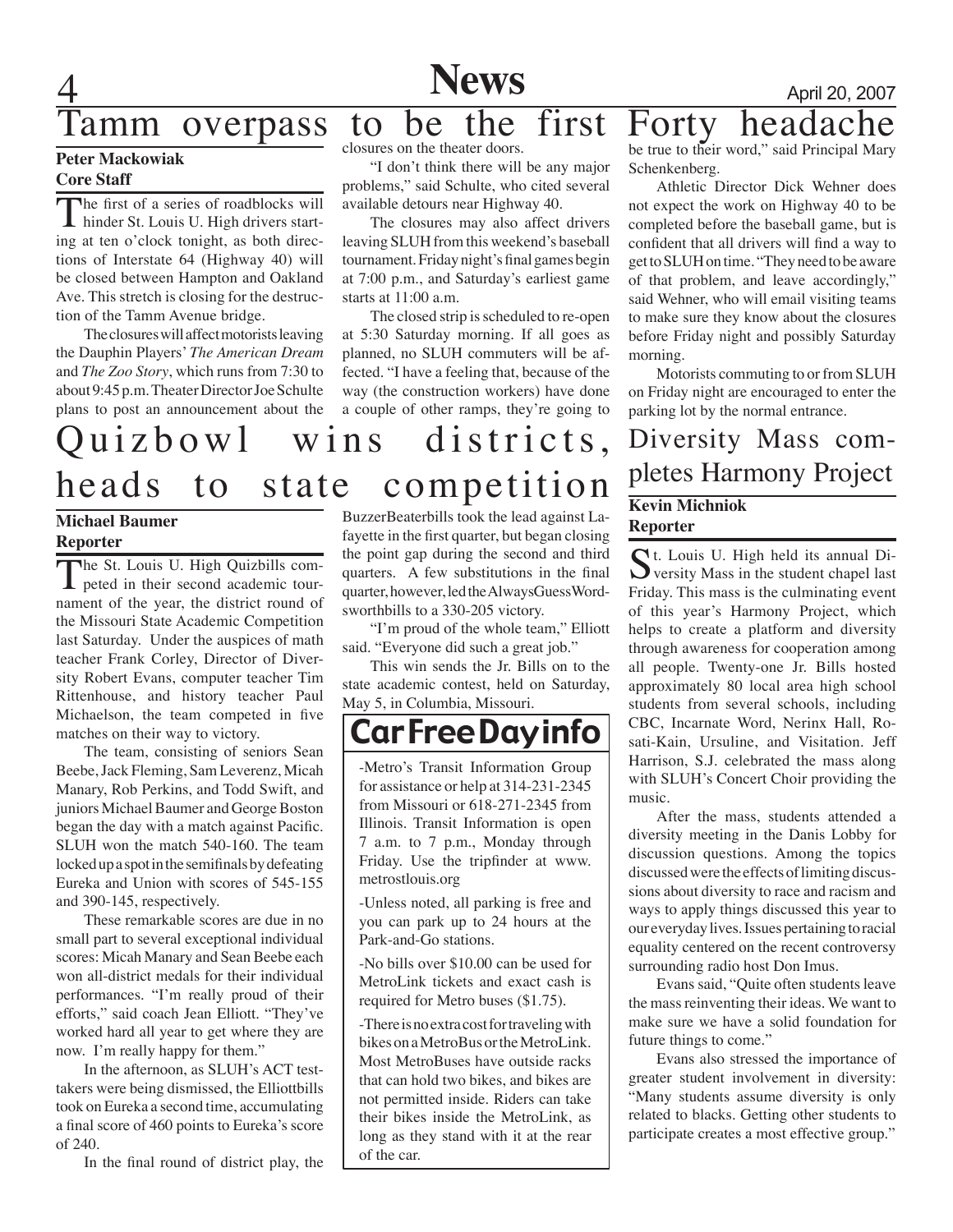# **Sports**<br>Porter takes fifth in St. Louis Mar- Track looks for-Porter takes fifth in St. Louis Mar- Track looks for-<br>athon, improves by two minutes ward to Ladue

### **Scott Mueller Sports Editor**

St. Louis U. High track coach Joe Porter  $\sum$  ran in the St. Louis Marathon Sunday, April 15. He finished the 26.2-mile course in 2 hours 37 minutes and 28 seconds, in fifth place.

Porter's fifth-place finish was about nine minutes behind the winner, who finished in 2:28. There were about 2,000 participants in the marathon and about 7,000 in the half marathon.

Unlike the Boston Marathon, the St. Louis Marathon had nearly perfect conditions, according to Porter. "We had pretty much ideal contions. The wind was below ten miles an hour, which is great. It was a little cold in the morning, around 40 degrees. I just wore gloves to start and I was able to take them off and toss them to the side by mile eight or nine. I thought it was pretty much ideal conditions."

The race started at 7 a.m., at the intersection of Market and Union Station. The route then traveled down into Soulard and went around the Anheuser-Busch Brewery and then back into downtown. From there, the route traveled along Market to Forest Park Parkway, through Forest Park and into downtown Clayton. The runners then ran through University City back into Forest Park. The final stretch was on Forest Park Parkway back into downtown, finishing about a block and one half from where the race began.

In training for the marathon Porter tried to log about 80 miles a week. Porter does a long run of 16 to 20 miles every Sunday. On Tuesdays, Porter works out with St. Louis U. track coach Mike Nelson. "Every other time we'd just be out running miles, just putting in a lot of miles," said Porter.

"I've been running since I was a freshman in high school. I ran in college at St. Louis U. So, once I graduated I just continued running," said Porter. Porter currently runs for the Big River Racing Team. The Big

#### **see HEY PORTER, 10**

### and KU meets **Matt Lawder Reporter**

After thunderstorms ravaged the St. Louis area Friday night and Saturday morning, both St. Louis U. High track meets last weekend were canceled. While the All-Catholic meet was rescheduled for Monday afternoon, SLUH decided it was best not to send anyone there to compete.

SLUH did, however send a squad to compete on Tuesday afternoon at the rescheduled Corey Siebert Invitational. However, the team sent was the second varsity squad because of the upcoming Ladue meet on Thursday and KU Relays this weekend. SLUH did put several top varsity athletes into the meet to get some extra competitive reps and these few performed well.

Niko Mafuli won the shot put with a throw of 52 feet and 2 inches. He also took second in the discus with a hurl of 145' 10". Sophomore Evan Sullivan followed Niko in the discus, placing eighth with a toss of 115' 4".

The high jump scored more points for SLUH when sophomore Cecil Edwards (5' 10") and Jon Harvath (5' 6") placed third and seventh respectively. The jump squad picked up another point when sophomore Brian Schwartze jumped 38' 7.5" for eighth place in the triple jump.

SLUH finished the meet well back of the leader, but again did not have their full squad. The team looks very rested and ready to go this weekend at some big meets. Most of the varsity squad will be competing at the Ladue Invitational, hosted at Chaminade's track on Thursday after school.

Several members of the varsity squad will be heading across Missouri and venturing into the flattest state in the Union, Kansas. They will be participating in the eighteenth running of the Kansas relays, one of the most prestigious meets in the Midwest. The meet takes place in Lawrence on Friday and Saturday.

# Lacrosse defeats Parkway Central Colts, fall to Kirkwood Pioneers

### **Brad Tharpe Reporter**

The Saint Louis U. High lacrosse team<br>faced off against the No. 7 Parkway Central Colts last Saturday. The Laxbills, undefeated in conference play, hoped to extend their winning streak, while the Colts hoped to knock off one of the area's top teams.

The near freezing temperatures and drizzling rain proved to be powerful factors at the beginning of the game, producing a sloppy first quarter of bad passes and missed shots. The quarter ended 1-1 thanks to sophomore RJ Half's goal early in the game.

The second quarter held much of the same until sophomore Tony Howe blazed a shot from the wing past the Central goalie. Pressing their advantage, the Jr. Bills pumped the net three more times, but were countered quickly by the Colts, who scored two of their own. The half ended with a score of 5-3.

The Jr. Bills were ready to play in the second half, netting 4 goals in 5 minutes, two by junior Brett Siegfried, and two by sophomore Brian Hof. Hof, the Attackbills' leading scorer, already has 35 points on the season, and seems hungry for more.

Tensions ran high as the Colt defense looked more and more desperate as the Jr. Bills continued to pump the net, and finally came to a head with just over 2 minutes left to play in the third quarter over a controversial hit by a SLUH attackman on a Colt defender.

A fight ensued on the Central crease warranting a Colt midfielder and Howe ejections, and over three minutes of penalties for each team. Tensions remained high due to the weather and the ever increasing lopsidedness thanks to Dan Renz and Sam **see IROQUOIS, 14**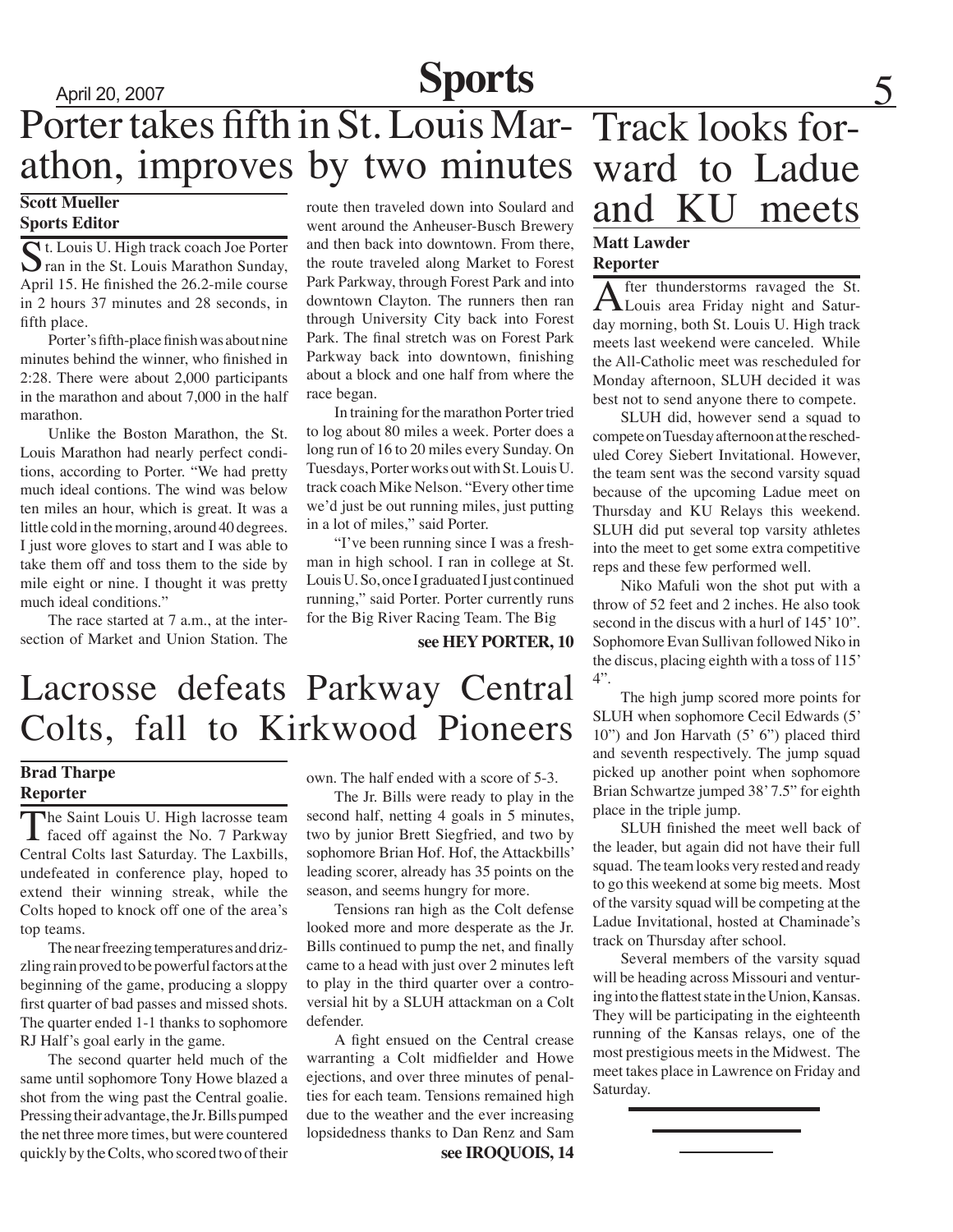# 6 **Sports** April 20, 2007 Polobills defeat Ladue, prepare for MICDS

### **Ray Kreienkamp Reporter**

After another week of hard work, the St. Louis U. High water polo team remains focused on its ultimate goal of winning State. In the past week, the team concentrated on challenging themselves in practice as they faced off in only one game, beating Ladue on Wednesday 12-6.

The Heafner brothers once again led the team on offense, with Jim scoring three goals and sophomore John knocking in two more. Although the victory should have been easy, the game was more challenging than expected since the awful refereeing nearly shut down the Jr. Bill offense.

"We did our best to play hard, even though the referees were definitely affecting our offense," remarked captain Jim Heafner.

Although it was never a close game, the team was disappointed that it gave up six goals. "We should not have given up six goals to a team like that with few offense threats. We definitely did not play as well

as we should have defensively," said captain Kerry Read.

Despite the fact that these past few weeks have presented very few challenges for the Jr. Bills, the next week will be a change from

these calm and less competitive games against weaker conference teams. The next week should be the hardest week on the Jr. Bills' schedule, as they will play almost all of the top teams in the state. It will be an important indication of the Jr. Bills' progress.

Plex.



**SLUH goalie Zak Ancel punches away a Ladue goal attempt.**

at FoPo next Friday. Although the Jr. Bills have already defeated all of these teams, the Jr. Bills are coming in as if they need to prove themselves all over again.

 "We are going to come ready to play," remarked Jim Heafner,

"and even though we have already beaten them once, it will be harder the second time around."

As the Jr. Bills prepare today for the **see MISSISSIPPI, 15**

Tom Tandler said, "I am looking forward

The Jr. Bills will then play at No. 2 Lindbergh on Tuesday at 5 p.m., Chaminade at 8 p.m. on Wednesday, and No. 3 DeSmet

to playing in the all-deep state pool."

# Baseball suffers first two losses of season

The Jr. Bills will start this challenging week tomorrow night against perrenial powerhouse MICDS at the St. Peter's Rec-

#### **Dan Everson Core Staff**

After an impervious 8-0 start to the 2007 season, the St. Louis U. High Basebills shot to the top of the *St. Louis Post-Dispatch* large school rankings. Last week, however, they slipped up to both Mehlville and St. John Vianney en route to a 9-2 overall record (1-1 in Metro Catholic Conference play) and slid to No. 2 in the *Post-Dispatch* polls.

The Golden Griffins of Vianney left the comforts of their Kirkwood campus behind on Tuesday, coming to SLUH for the first of two match-ups between the MCC rivals. Nonetheless, it was Vianney who appeared most comfortable at Sheridan Stadium, taking advantage of sloppy play by the Jr. Bills for an 8-0 victory.

After two scoreless innings to open the game, the Griffins eked out a run in the third when third baseman Dave Stewart (who, according to rumors, was watched Tuesday

by a scout for the Damn Yankees) launched an RBI triple to left-center.

SLUH hurler Gabe Pilla found himself in danger again in the fourth, with runners at first and second and no outs. A quick mound visit by head coach Steve Nicollerat seemed to reverse his fortune, followed by six straight strikes for two outs, but Vianney shortstop Ryan McAnany followed the two K's with a double down the left field line to put the Griffins up 2-0.

The modest 2-0 score line busted open, though, in the fifth, when ugly defense aided the Vianney offense in a four-run inning. With one run in, Griffins stood at the corners with one out when Stephen Massie singled to left field. As cries of "Two! Two!" echoed around the field, the Jr. Bills cut the throw home and threw to nab Massie, who was trying to take second. The cut throw was high and wide of second base, however, and it flew into a vacant right field. (Right fielder Ricky Hudson, in true Nicolleratbills

fashion, had been backing up first base on the play.) A couple of Jr. Bills raced out to the ball but had no chance to prevent Massie from coming all the way around to score. The ball bounced on the infield grass as Massie touched the plate, fittingly skipping by one more Jr. Bill before it was stopped near the third-base line.

Defensive woes continued in similar fashion the next inning, when Griffin left fielder David Kramer hit a sharp grounder along the third base line with runners at first and second and one out. Third baseman David Eagleton set himself up for a Scott Rolen backhand, but he anticipated a hop that didn't happen, and the ball sneaked into left field. The Leylandbills again cut the throw home with hopes of an out at second—and the Leylandbills again threw the ball away, this time sending it trickling into right-center. Kramer held at second base as, deja vu, the Jr. Bills chased down the ball in a vacant

**see OFFENSE, 14**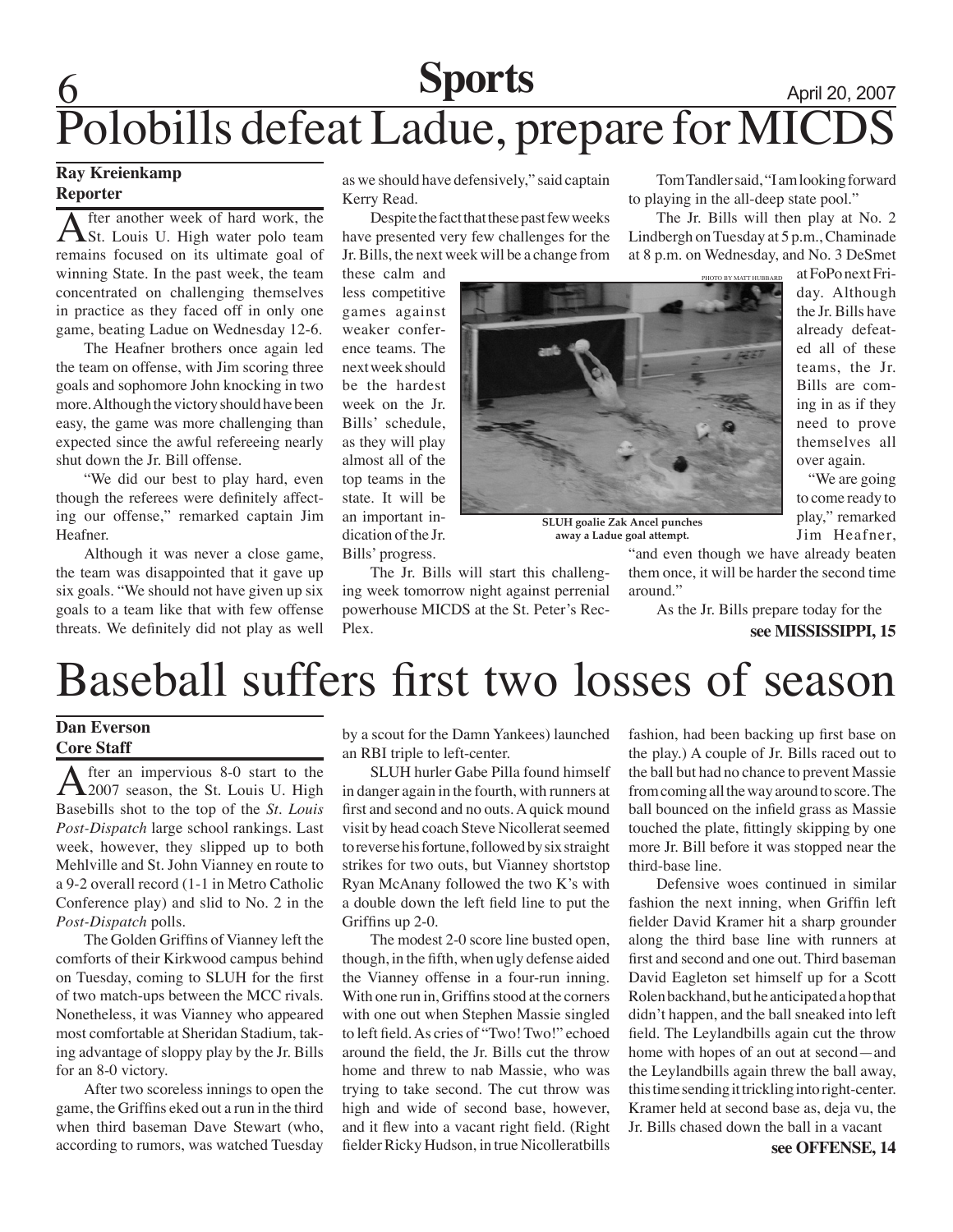## April 20, 2007 **Feature**

# Buses, bicycles, and no automobiles: the small delights of car-free commuting

### **Andrew Mueth Features Editor**

Since Car Free Day is this coming Tuesday, hopefully the majority of students will find alternate means of getting to school for one day; hopefully the *Prep News* staff will be baking the school cookies next week.

We Features Editors, Sean Kickham and I, want to do our part on Car Free Day, so we figured we'd try a few different ways of getting to school without using a car. The first method was via public transportation.

I went online to the Saint Louis Metro website and found five

possible routes—using a combination of walking, taking the MetroBus, and riding the MetroLink—using the TRIPfinder feature.

After searching for routes from White Plains Drive, Chesterfield, to 4970 Oakland Avenue, the two of us made our way to school on two different suggested routes.

First, on Monday we took the most direct route, the 158x Highway 40 express. I picked up Sean from his house around 6:15 and drove a quarter of a mile to the bus stop, parking my car at Ya-Ya's Euro café.

As we walked up to the bus just before 6:20, I reached into my pocket to pull out my coins, but the door stayed closed. The driver shook her head sternly

at me. I wondered if I'd made a serious mistake. Suddenly, she broke into laughter and opened the door with a grin, wishing us good morning.

Ready to put my change into the money slot, I wanted to verify the fare; I asked, "A dollar fifty?"

"What? A dollar fifty?" the driver asked.

"The cost for the ride," I explained, again feeling I did something wrong.

"No," she said. "A dollar seventy-five."

So I put in \$1.35. Sean told me later that she actually said \$1.75; I just misheard.

Having gotten on at the start of the route, we were the first passengers. The next few stops took us through Chesterfield, picking up some businessmen and more SLUH students, all underclassmen.

One advantage of riding the bus was that I was able to finish my calculus homework, and even get some help from Sean, a much more difficult task when driving.

At the Brentwood MetroLink station, everyone but the SLUH boys got off, leaving just us nine. The bus dropped us off promptly at 7:20 at the stop on Oakland across from the faculty parking lot. The walk from there was less than from the parking lot to school, and I had some more time for homework before homeroom began at 7:50.

Taking the Highway 40 express was a simple, cheap way to get to school. It took longer than driving, but I was able to finish up some homework. Sean and I planned to take a different route the next day.

Tuesday, Sean and I took another TRIPfinder suggested route, starting with route 91 Olive, connecting with 90 Hampton. I parked at Sean's house and we walked to the entrance of his neighborhood on Olive near Chesterfield Parkway to the inconspicuous bus kiosk.

There we sat and waited for the bus to roar up and stop. Waiting

"Taking the Highway 40 express was a simple, cheap way to get to school. It took longer than driving, but I was able to finish up some homework.

is a big part of taking the bus, so have something to read if you choose this option Tuesday. The driver greeted us as we stepped on at 6:25, the first passengers once again, and we took our seats. This time I paid \$1.75.

 The Olive route was much slower going, being less direct and making more stops along the way. Sean and I planned to ride it to Delmar and DeBaliviere, where we planned to catch the Hampton bus. About 200 feet before we turned onto DeBaliviere, I asked where we would get off to connect to the Hampton bus. The driver told me that was at the last stop, but not to worry, because we could also get on at the next stop, around the corner.

She then told us, however, that

since we didn't buy transfer tickets, we'd have to pay a whole new fare when we got on the Hampton bus. I was frustrated, but figured that's to be expected the first time I'd need to connect with another bus. She rolled to a stop and I clambered down as she said that the Hampton bus was right behind us.

As I got on the new bus, Sean handed me a small green slip of paper. The driver had taken pity on us ignorant bus-riders and given us free transfers, a \$2.25 value. The proper way to get a transfer, Sean then explained, was to buy one as soon as you get on the bus, instead of paying standard fare. (A note: bring exact change).

The bus rode then through scenic Forest Park, and let us off at Hampton and Oakland. We started walking to school from there.

Luckily, our walk was cut short when senior Dan Yacovino pulled over and offered us a ride. We accepted, and made it to school at 7:40, in time for the delayed block schedule start.

The Olive/Hampton route took a lot longer, and was much more crowded than the Highway 40 route, so we got to see an interesting crowd of people, from all sorts of apparent backgrounds and areas.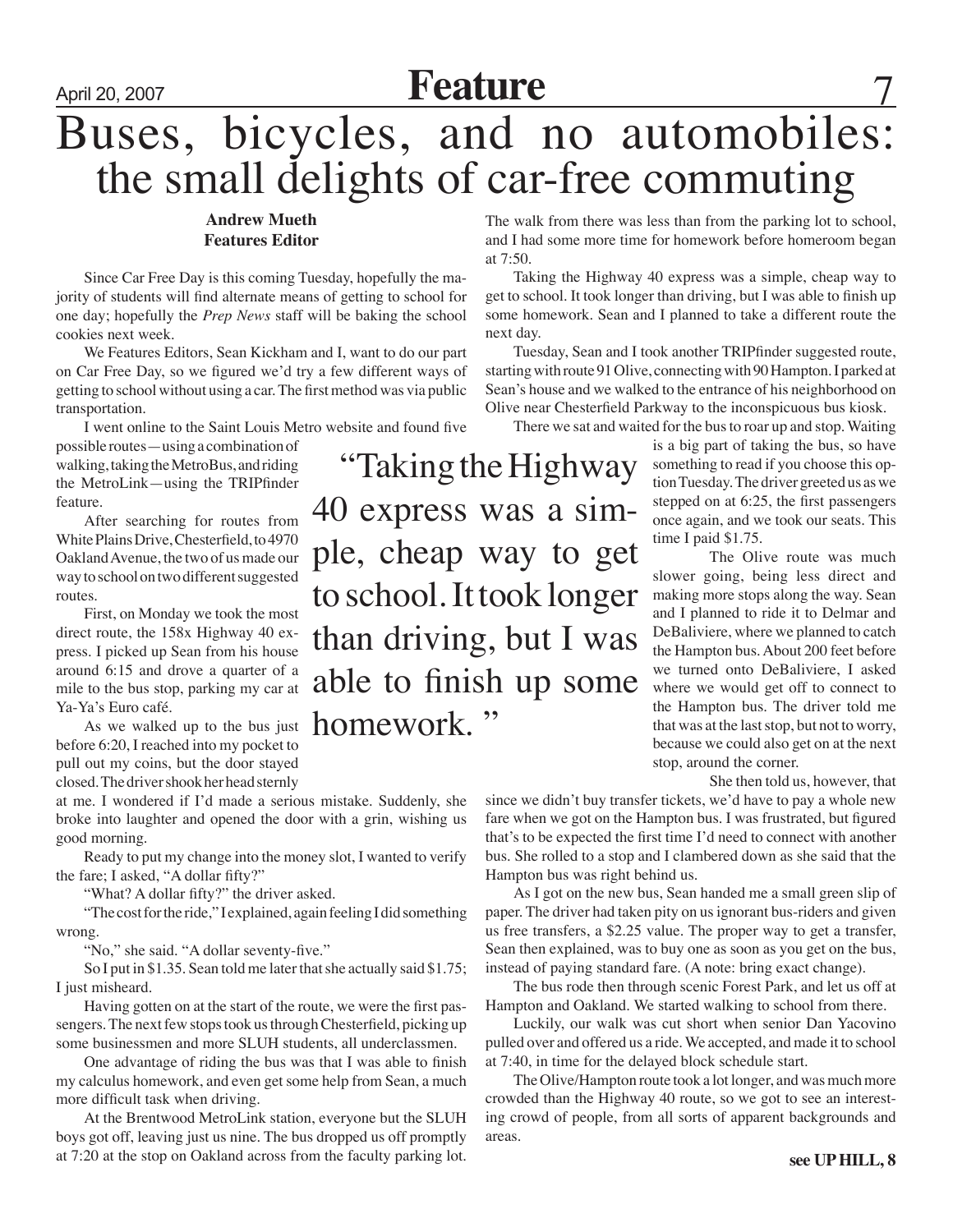"Another thing I realized

is that the road seems en-

tirely different as a biker.

The hills seem steeper,

for one. I also noticed the

shoulders unlike ever be-

fore. For a brief time, be-

tween Ballas and Spoede,

there is a bike lane, some-

thing that means nothing

to me when I drive the

road."

### UP HILL

### (from 7)

To step further out of my usual means of getting to school, on Wednesday, Sports Editor Scott Mueller and I rode our bikes to school from Scott's house off of Clayton Road in Town & Country.

Tuesday we drove home from school along Clayton Road. to get an overview of the route we'd be taking, figuring out different possibilities and looking for tricky spots. That evening, we prepared by pumping up our tires, finding our helmets, and riding to and from each other's houses, a 20–minute ride one way, to get the feel for our bikes again. It's true: you never forget how to ride a bike.

I met at Scott's house at 6:20 and borrowed one of his bikes that was more comfortable than the one I owned, which I have outgrown. We were on the road by 6:35, and the chilly morning air made my knuckles white as I quickly began figuring out when to shift up or down to lessen the impact of hills.

There was hardly any traffic, and most of the cars that did pass us moved to the center lane when they approached, making it easy to ride. Parts of Clayton have a bike lane, and most of it has wide enough shoulders to facilitate a comfortable ride.

I had Mapquested the route and found it to be about 13 miles long, which, based on how fast we'd ridden Tuesday night, would mean a ride just over an hour. I'd planned on making regular stops every quarter of the way there, but when we passed over 270 I felt great and so did Scott, so we kept on rolling.

As I finally reached the top of the huge hill after Big Bend (think Esquire), I debated pulling aside for a

break. But then I realized how close we were to SLUH and figured, forget it, I'll just keep going.

At the confusing intersection of Skinker, Clayton (in two different places), and Oakland, Scott and I judged that with so little traffic we could just make it across Skinker on Clayton. Had traffic been bad, we were prepared to ride the rest of the way through Forest Park.

I raced through the last stretch, my thighs burning, and pulled onto the faculty lot. I could not believe I'd just ridden a bike to school from West County. I looked at my wristwatch, which I'd worn just for the ride: it read 7:40, meaning we'd taken an hour and five minutes. Scott pulled in a minute later, explaining he'd gotten caught at a red light at Macklind.

We walked, tired but triumphant, to the *Prep News* office, where within seconds of hearing what we'd just done and how tired we were, senior Dan Zdrodwski cruelly reminded us, "And you get to do it again tonight."

I thought getting to SLUH would feel like it took forever, but

I moved between major landmarks and intersections faster than I thought I would have. I paid attention to things I'd not noticed before while riding, too. For instance, in hunger I realized that there are no fast food joints along Clayton, the closest thing being the IHOP at Brentwood.

Another thing I realized is that the road seems entirely different as a biker. The hills seem steeper, for one. I also noticed the shoulders unlike ever before. For a brief time, between Ballas and Spoede, there is a bike lane, something that means nothing to me when I drive the road. I noticed small businesses (like a chiropractor's of-

> fice) run from houses along Clayton near Hanley.

Probably the thing I noticed most was the number of other bikers on the road. I had not realized how many people bike, how common it is to see one or two people pass you on the opposite side of the road or (in our case) pass you from behind.

English Teacher Jim Raterman, when he heard that I'd ridden in on Clayton, told me there is no better road to bike, because Clayton has a longer history of biking than any other St. Louis road. I am proud to be just one tiny part in that tradition, and having had such a great time riding it, can understand why so many people are so passionate about biking. (See article, p. 2).

Getting home was much warmer, and there was more traffic, and it was definitely more uphill. Or maybe we were just more tired Wednesday.

I was tired, but invigorated by the ride. It was a great day for biking, and it was fun to see Clayton Road. from a different perspective.

If nothing else, Scott joked, now we can tell our grandkids that we rode our bikes to school, "uphill both ways."

Riding my bike to school one day certainly makes me no expert, but at least when I see people riding bikes along roads, I will have a small shared experience of doing that myself, and I will at least give them more space on the shoulder, or slow down as I pass them.

So if you are curious about taking a different route to school, but aren't sure if you really want to do it, give it a shot. I promise it will be a unique, largely enjoyable experience. If you've always wanted to get to school by walking, riding, taking a bus or Metro-Link, doing a triathalon; whatever, there is no better day for it than Tuesday.

 *Sean Kickham and Scott Mueller contributed to the reporting for this article.*

*For more information on getting to school without a car, see article, p. 1.*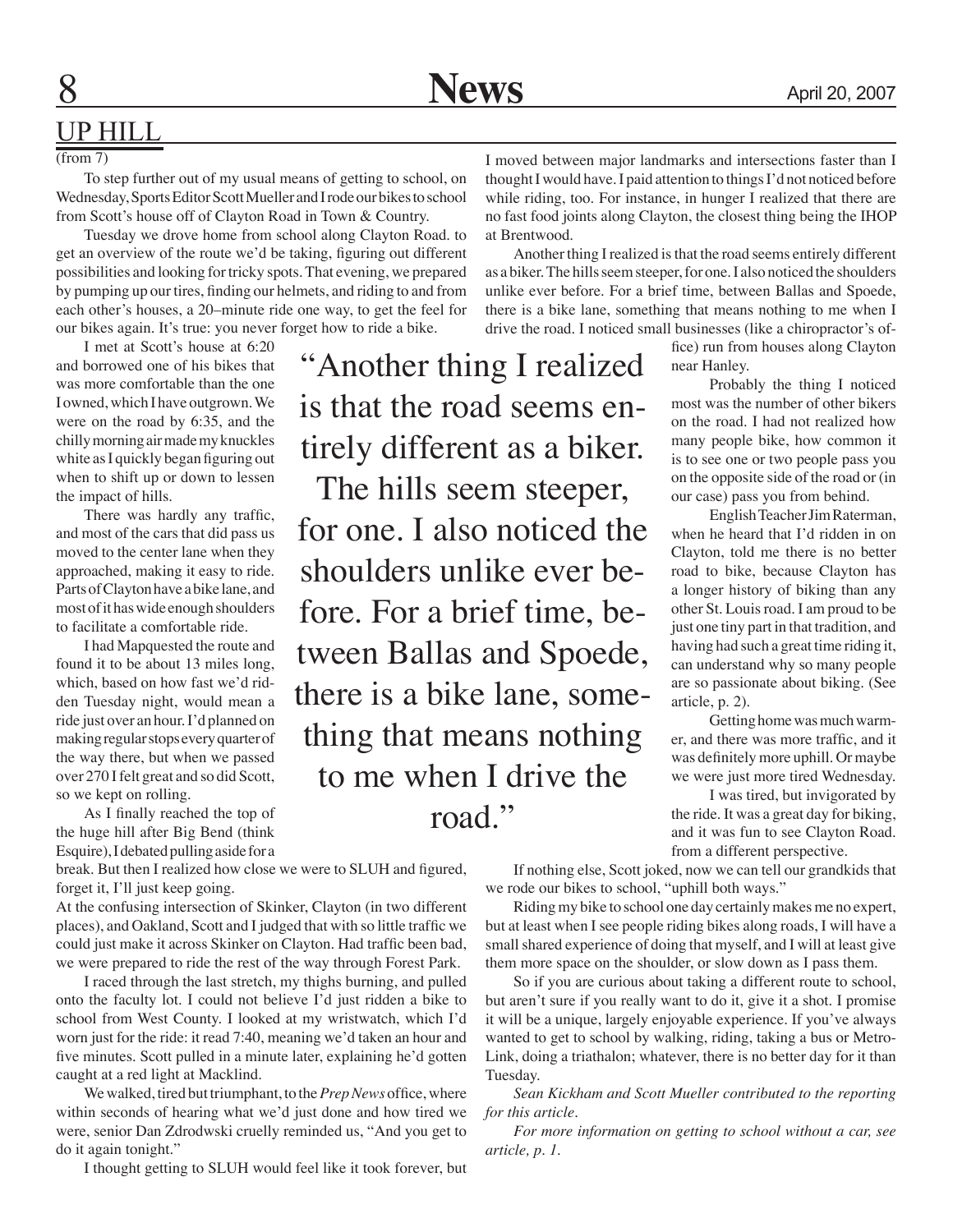## April 20, 2007 **Feature**

# Roller coaster week for in-line hockey

### **Mark Anderson**

### **Reporter**

In the most exciting game of the year,<br>St. Louis U. High Rollerbills came back St. Louis U. High Rollerbills came back from a huge deficit to defeat Fort Zumwalt West 9-7.

Despite going down four goals early in the first period, SLUH rallied back in the second period and refused to give up. Scoring in bursts, the Jr. Bills cut the lead to one, then scored one more to tie it, then pulled ahead to put the game away. SLUH caught Zumwalt West completely flat-footed in the second period and never looked back after the first three goals.

The season-long offensive trio of Chris Place, Scott Chesnek, and Ben Pecher scored multiple goals throughout the game. The victory gave SLUH not only a chance at a top five seed in the playoffs, but was also intensely gratifying.

McCluer however, smothered the fire that begun at the end of the last game and squashed the Rollerbills 11-2. Staying within one goal for most of the first half had been

hard enough, so when McCluer suddenly accelerated its gameplay, SLUH was left in the dust. Just two of McCluer's skaters accounted for all of its goals and showed why the team remains undefeated after most of the season. The Jr. Bills' response to this disappointing loss proved just how strong the team has become.

The very next day, the Rollerbills faced Seckman, a team very close to SLUH in the standings. Seckman promised to be another tough game, but the team had a surprise waiting for the Jaguars. In a spectacular show of skill, SLUH absolutely dominated its opponent and shutout Seckman, 6-0. The Jr. Bills held Seckman to only 18 shots and controlled any and all rebounds on both ends of the floor.

Frustrated with their inability to score, the Jaguars became increasingly physical in their play, this included crosschecking and boarding. With only a minute left to play, the referees called the game as they believed continued play would be too dangerous for players of either team. Regardless, SLUH

took home the win, the first shutout of the year, and a positive look towards the playoffs.

Unfortunately, the following morning, Fort Zumwalt North had other plans for SLUH and sorely beat the team 10-2. Much the same as the McCluer game, only a handful of highly talented Zumwalt skaters controlled the puck and dictated the flow of the game, preventing SLUH from mustering any offense. The Rollerbills will need to find a way to solve this problem if they ever expect to defeat teams like Zumwalt North or McCluer.

Luckily for SLUH, the final three games in the season before the playoffs will all be against teams they have already soundly beaten. Coming into this stretch with a 6-5 record, the Jr. Bills could make their way into the middle of the pack and avoid the top seeds in the first rounds. First up will be Bishop DuBourg (3-8-1) at Matteson Square Gardens in St. Peters this Saturday at 6:00 p.m. followed by St. Mary's (3-6-1) next Thursday at 7:00 p.m. at Omni.

Golf takes sixth

in Webster Cup

# Tennis beats Vianney, Chaminade

### **Nathaniel Hogrebe Reporter**

The St. Louis U. High tennis team con- $\blacksquare$  tinued its dominance on the court this past week, improving to a 6-1 record.

On Friday, the Tennisbills steamrolled past the Vianney Griffins in a 7-0 victory. Despite a disappointing rainout on Saturday of the much-anticipated Rockhurst match-up, the squad came ready to play on Monday in a 6-1 win over Parkway West. Their biggest challenge, however, lay on Wednesday when they faced off against their archrival Chaminade.

The Red Devils handed the Jr. Bills their only regular season loss last year and stole the MCC crown. Determined not to lose to them again, varsity coach Dennis Dougan

fired up his players for the grudge match.

Abe Souza quickly disposed of Chami-

nade's top player Joey West, only losing one game the entire match, but troubles plagued the rest of the team early.

The number one doubles team of Mike



**Abe Souza smashes a serve in a tennis match** 

opponent to bring SLUH within one more individual win **versus Parkway West on Monday.**

for the team victory.

**see 10IS, 15**

set. Third d o u b l e s pulled out the team's second win while Andrew Vatterott defeated his

Ferrell and Tom Hoffman lost 3- 6, 3-6, while every other match ventured into the third **Jeremy Schwob Reporter** The Profebills faced off against much<br>of the best talent in the area in the<br>W<sub>1</sub> to C<sub>1</sub> to C<sub>1</sub> to C<sub>1</sub> to C<sub>1</sub> Webster Cup at Crescent Farms last Monday. Although the conditions were perfect, the Golfbills struggled to post good scores. Steve Klostermeyer once again shouldered the load and came in with an impressive sixth-place finish with a score

> of 79. The struggles continued for the Tigerbills. as the team faced off against DeSmet at Glen Echo. Klostermeyer conquered his Glen Echo demons with a one-over-par 37. Klostermeyer received some help from sophomore Jeremy Schwob (40) and freshman Kyle Feltz (42), but the GreenJacketbills fell to DeSmet by 16 strokes.

> With the district tournament approaching quickly, the Bantlebills need to find their strokes. Next up for the Golfbills is Vianney at Riverside on May 3.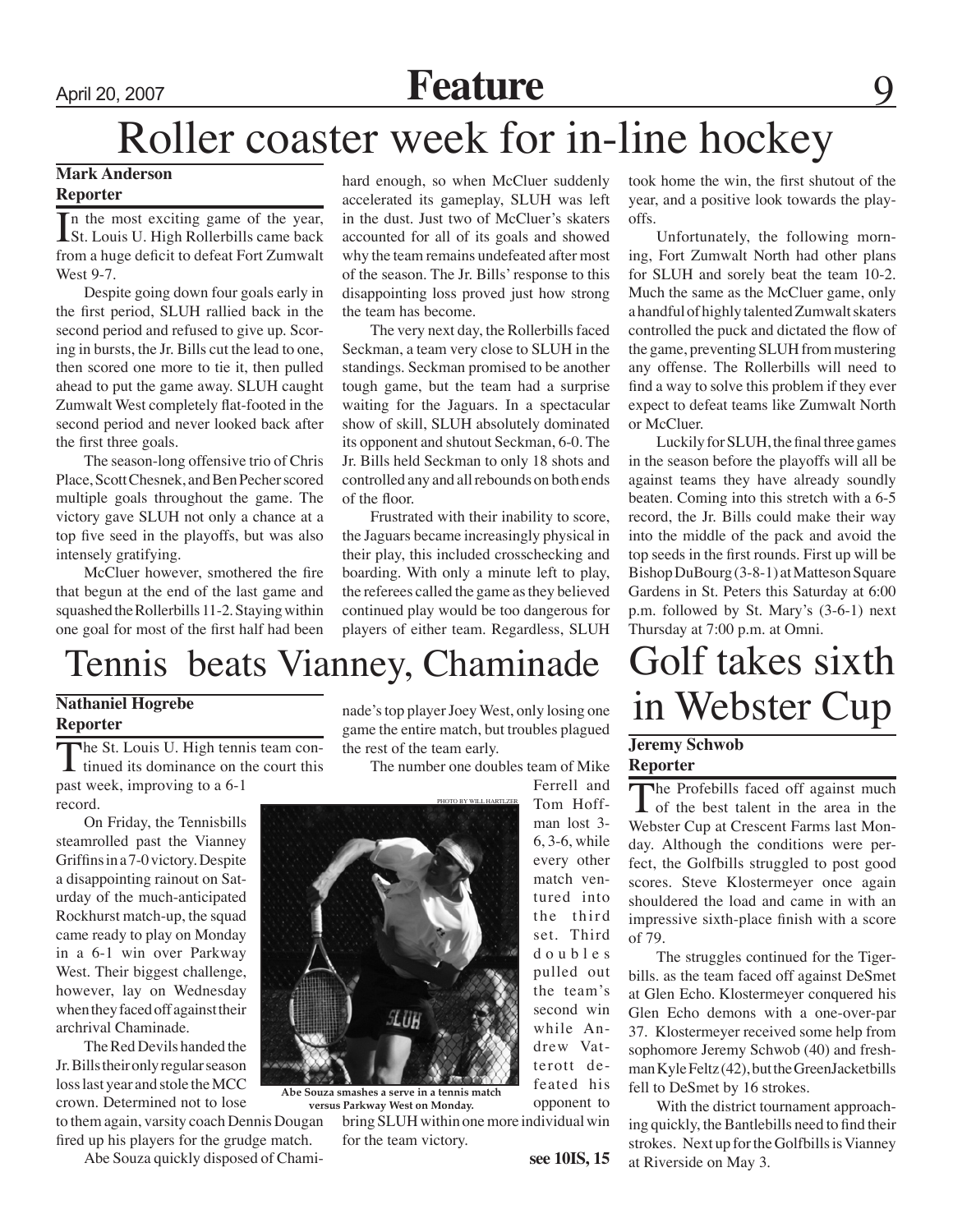

# Volleyball lives up to No. 1 ranking, defeats St. Mary's, Vianney

#### **Rory Faust Reporter**

The No. 1 ranked Jr. Bills went head to head with the No. 2 ranked team in the area, St. Mary's on Monday. The Bills had been looking forward to this match since the original rankings put St. Mary's at No. 1.

The Volleybills proved to be too much for the Dragons as SLUH came off with an easy 25-20, 25-21 win despite a string of service errors. Rory Faust and junior Pete Hock leading the way both with 8 kills and 1 block each.

On Wednesday, the Jr. Bills faced Vianney, excited to beat the defending State champs in a rematch of last season's final. With early blocks in the game from Faust, Hock, and Murphy Troy, the Volleybills came out with a 7-1 lead and held the Griffins off

for a 25-19 win in game one. Game two was another victory for the Jr. Bills with a 25-21 win, getting revenge in a two game sweep of Vianney.

**Senior Murphy Troy spikes the volleyball in a game versus St. Mary's on Monday. SLUH went on to defeat St. Mary's 25-20, 25-21.**



# Frisbills remain undefeated

### **Peter Mackowiak Core Staff**

The St. Louis U. High Ultimate Fris-**L** bee team completed a doubleheader sweep at Compton-Drew field last weekend. Improving their record to 6-0, the 'Canebills can enter the state tournament undefeated provided that they win next Sunday against Priory.

The first game of the sunny afternoon twofer pitted the Flick-Hammerbills against the Lindbergh Flyers. Sunday's mild winds provided a minor challenge for throwing.

The Flyers lived up to their aeronautical nickname, as their hucks were their only major offensive threat. Although the Wham-Obills had developed a 1-3-3 zone defense for the weekends' games, they also incorporated a man-to-man defense when going against the wind.

The Mannybills entered the Lindbergh game overconfidently, and were out-hustled, as Lindbergh took an 8-7 lead into half. This led to an inspired speech by last year's cocaptain Dan Mueller, who also used drawings in the dirt.

The Hubbsbills sent out an experienced line to start the second half. This line took

four points in a row, and the Jr. Bills picked up the slack to win 15-9.

After a quick lunch break, the Ernie-Banksbills took on DeSmet's JV squad. The Broekelbills' man/zone defensive conglomeration worked well against the Spartans. They raced to an 8-3 halftime lead, powered by Kevin Stephenson's three assists and two points.

The stretch directly after halftime included two Stephenson-to-Andrew Austermann connections and a breathtaking layout catch by Chris Barker. Even though Barker turned over the disc immediately afterwards, the play did provide the team with a momentum boost.

This lead provided the Greatestbills with an opportunity to work in a line of first-year players for three straight points. The Rookiebills played suffocating defense, and also managed to tack on a point before the vets returned to finish off the win, 15-8.

The Jr. Bill's next game is this Sunday versus Priory, at the Compton-Drew field at 2 pm. The 06'Cardsbills will try to continue their inspired play through Sunday's Priory game to the state tournament weekend.

### HEY PORTER

 $\sqrt{\text{from } 5}$ 

River Running Company is a running store in West County.

Porter said that he was pleased with his performance on Sunday. "I was pretty happy. I can't be disappointed because I did run faster than I did last year by a couple minutes."

However, Porter still thinks there is room for some personal improvement. "I thought I was in better shape than when I ran," said Porter, who experienced some stomach cramps in the middle of the race. "I had to kind of stop and get rejuvenated again, so I kind of lost a little bit of time there." When Porter stopped, he was in front of the racer who finished third.

"It's kind of disappointing in that regard in terms of place, but I really can't be upset because of the time. Any time you run two minutes faster you have to be happy with the effort," added Porter.

"I still think there's plenty of room for improvement," noted Porter, who explained that the St. Louis marathon course is one of the more difficult courses for a marathon.

In the future, Porter wants to run with his racing team in the United States Track and Field competition in December in Cincinnati. Last December, Porter and his team finished ninth in the country at the event in San Francisco.

"If I have the time I'd like to run another (marathon). I might do one in the fall I might not. It's just kind of seeing where the placement is and what races I can get into and where I'll be," said Porter.

### Wikipedia Entry of the week

The *Prep News* would like to offer its congratulations to senior Sam Leverenz for his editing of the "Milton Friedman" page on the Wikipedia online encyclopedia. At the end of the "Nobel Prize and Retirement, 1977-2006" section of the entry it says, "Noted fiscal commentator Sam Leverenz said to Friedman on his deathbed 'And so the greatest mind of our generation has passed.'" Leverenz posted this edit about four months ago and so far no corrections have been made. For reference see: http://en.wikipedia. org/wiki/Milton\_Friedman#Nobel\_Prize\_ and\_Retirement.2C\_1977-2006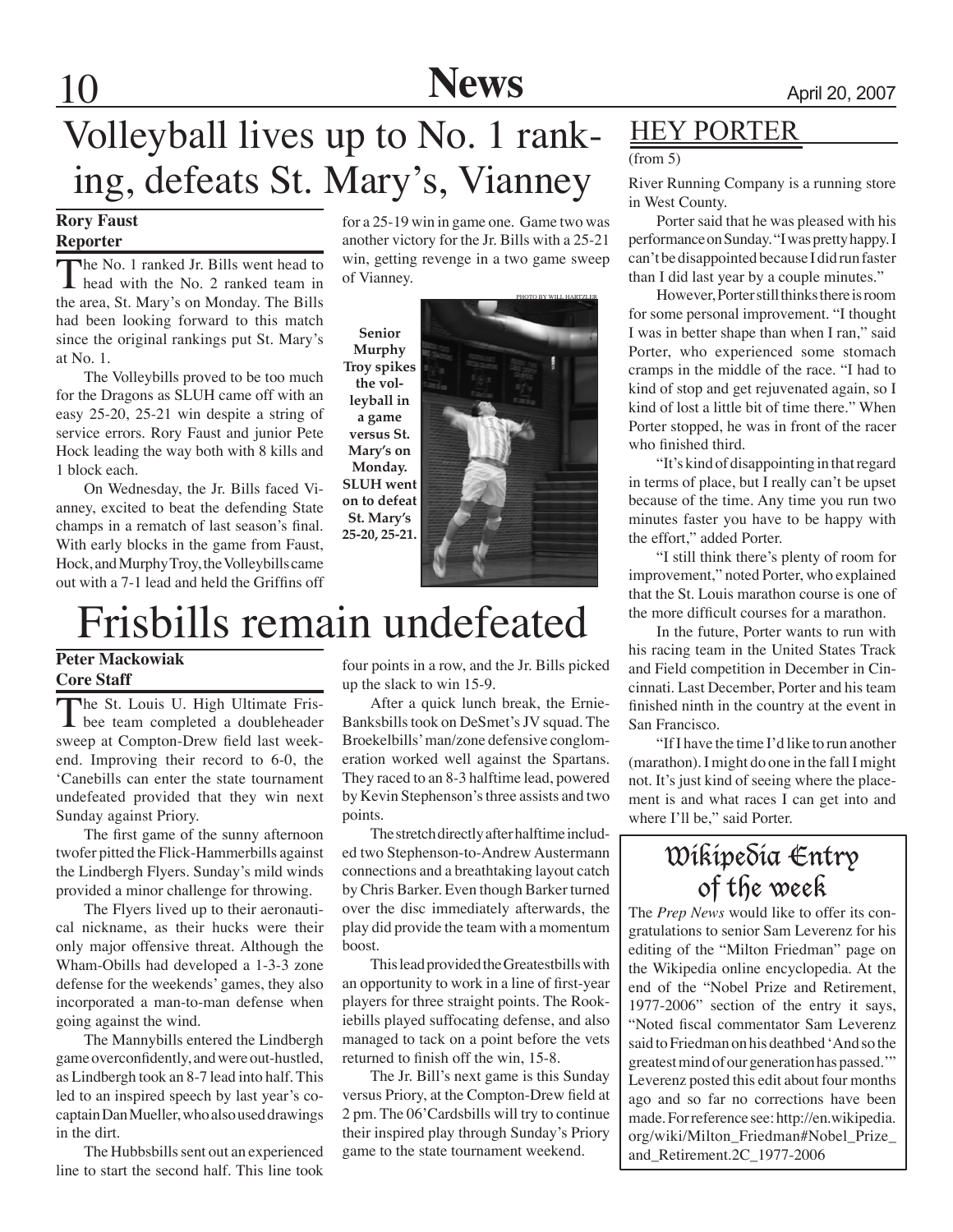### April 20, 2007 **News** 11 NOCARSGO

#### (from 1)

are still a large number of students who are giving it a try, not only for the benefit of the experience but also for fun.

As of Wednesday, a map of the Metro system (both bus and train) has been hung up in the main corridor, across from Assistant Principal for Student Welfare H. Eric Clark's office. Each bus route has its own color, with the MetroLink system outlined in red, and all routes shown lead to SLUH.

Throughout the different routes are pictures of several SLUH faculty members' heads.

"We've asked for faculty to volunteer to take the bus that day," explained Perrin. "We're going to advertise it to students that, you know, if you're nervous—you've never bought a bus ticket before—a certain teacher will be at a certain stop at (a certain) time."

For example, economics teacher Peggy Pride will be escorting students from the Swansea MetroLink Station in Illinois. Most teachers will be leaving from their designated stations at the latest possible time that will allow them to make it to SLUH before homeroom.

Students can also use the Metro website to plan their route to school, using an online TRIPfinder program. Much like online driving directions such as Mapquest, the TRIPfinder program allows users to type in the addresses of their starting and end points, along with the date they'll be making their trip and the time they need to be at the destination point. A list of possible routes will then show up, arranged from the least to the longest travel time. The routes also include each individual distance of walking, bus riding, and train riding that make up the total amount of the trip.

"(Car Free Day) is just an awareness (issue) because of the Highway 40 construction, and (because) so many people are dependent on cars to get to school," added Perrin. "We're trying to get people to just try it."

Principal Mary Schenkenberg said, "Getting to know how to take and use public transportation has a lot to do with ecology and things like that, but it's also a response to the whole Highway 40 problem and what our options are out there."

According to a Student Council survey

distributed to students several weeks ago, over 90 percent of SLUH students have never ridden a public bus. The main goal of Car Free Day then, is to motivate the SLUH community towards taking advantage of the public transportation system, especially with so many stations near SLUH, and to allow them to become familiar with how it works.

With the Highway 40 construction project beginning tonight, and with the effects it will have on travel-time for cars and other vehicles, knowing how to use St. Louis's public transit system is sensible. With this in mind, the initial idea of a Car-Free Day indirectly came out of suggestions on how to make it easier for students to get to school.

"A lot of the bus routes feed into the MetroLink, and the MetroLink comes right here to SLUH," said Perrin.

The MetroLink station nearest SLUH is the Central West End station by Barnes Jewish Hospital, which students can walk to in about 15 minutes using the pedestrian bridge over Highway 40, located just east of Kingshighway.

Perrin went on to say that, although biking, walking, and carpooling are all encouraged, "that's not really in the spirit (of Car-Free Day). If it was a snowy day or your car broke down, and you really couldn't get to school, it'd be nice if you knew, 'Hey, there's a bus stop down the road. I could just hop on the bus and get to school.'" Perrin also pointed out that many students are forced to use some kind of public transportation when they go to college, another reason for them to learn how to use it.

Sophomore John Boehm rides the bus to school every morning from Ellisville because his parents aren't able to drive him to school. According to Boehm, it can take 30 to 45 minutes on an average day and up to one and a half hours on days when it rains. Either way, riding the bus takes longer than driving would.

Boehm still prefers the public transport over driving, though. "It's a nice period of time. I get a lot of stuff done," he said.

Fellow sophomore Mike O'Neill had different sentiments toward using public transportation to get to school. O'Neill, who now drives to school since he got his license, used the MetroLink and MetroBus systems to

get to SLUH from Swansea, Illinois, almost every day last year.

"I didn't have my driver's license yet, and it's the only way I could get to school in time for zero-hour every morning," he said.

He also mentioned weather conditions as a negative aspect. "When you (use the public transport system) … you have to wait in the winter, when it's really cold outside. Sometimes it rains or it snows, and that's not fun."

O'Neill did mention one perk of not having to drive to school: cost. He estimated that using the public systems of transport are about one quarter of the price it takes for him to drive to school.

Getting to school using public transport will be easier for some more than others, though. "Part of what we figured out in putting the map together is really how limited St. Louis's public transportation system is," said Bugnitz. "There's nothing that goes out to St. Charles and comes into the city."

Those living in St. Charles have to cross over the Missouri River to get to the nearest MetroBus stop.

Also, even if getting to school will take a little longer, "We expect students to be here on time," said Schenkenberg. "They will have to think about that in terms of their plans in the morning. They may have to leave a little early, but the flipside of that is that they'll have a chance to read, sleep, etc., on the Metro if they'd like to."

Although the event is school-sponsored, St. Louis U. High isn't liable for any of the students en route to school; liability starts when the school day does.

Participating in Car-Free Day is strictly voluntary and may pose a few inconveniences to those who do take part in it, but there will be many perks: free time to relax, no traffic, no gas costs, an environmentally friendly way of travel, and the benefit of learning how to use the public transit system. So try it, what do you have to lose?

"I've bust a button on my trousers, hope they don't fall down. You don't want my trousers to fall down, now do ya?" —Mick Jagger, in concert 1969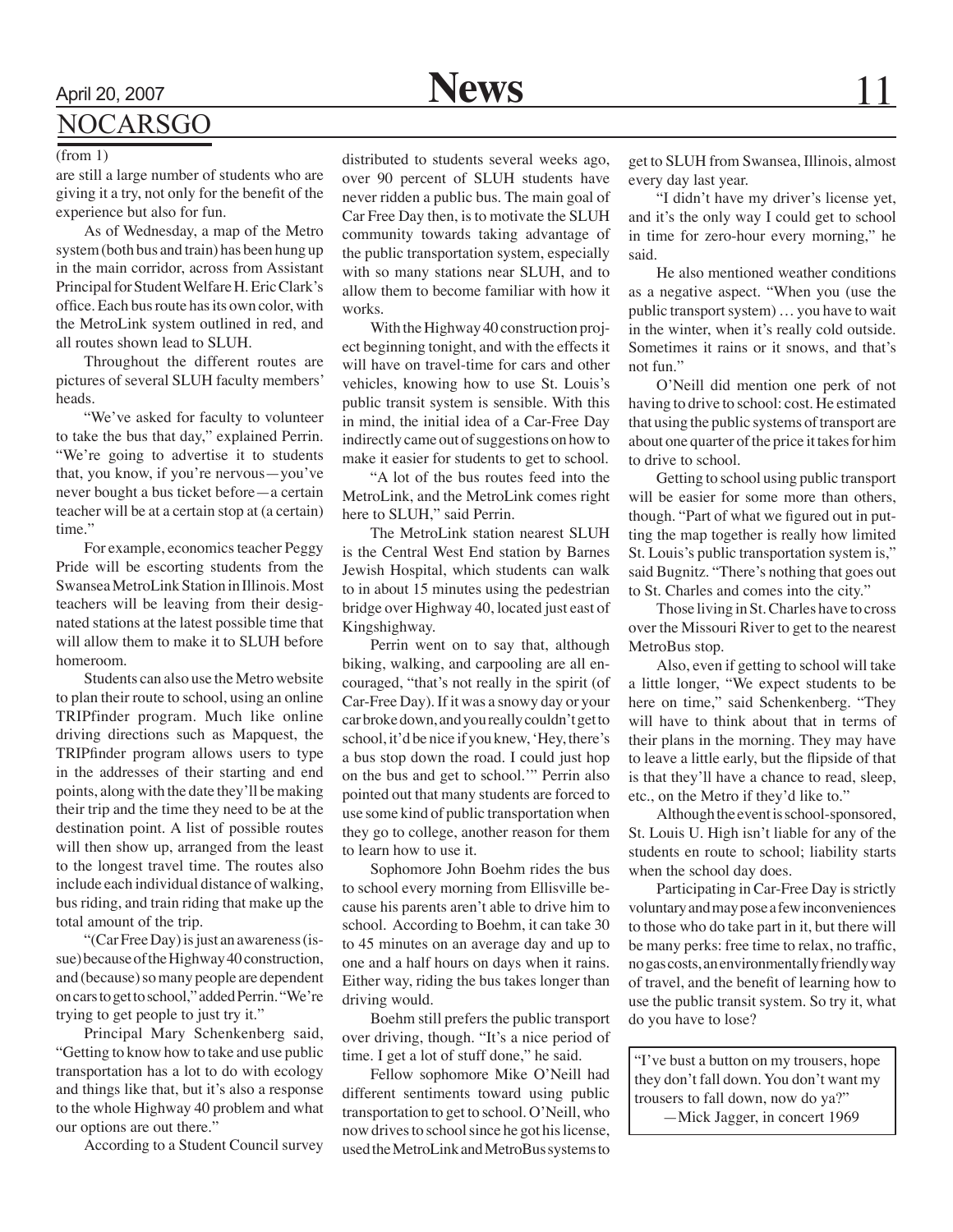# ALBEE

#### $(from 1)$

play Grandma. Whitaker commented on her decision to put King in a female part, "I cast the actor that I thought would be best for the part, and of all the men and women at the auditions that person was Sam King." Whitaker continued, "He plays the part with a certain dignity, so you are not even thinking about the fact that a male is playing a female."

Though Mommy foolishly prides herself on having such a masculine husband, in reality she is diminishing him by feeding him his opinions and telling him what to say.

The family encounters two visitors through the course of the act. The first to arrive is the pretentious Mrs. Barker (Cor Jesu freshman Julia Sinks) who Mommy and Daddy have called to ask for a favor. The second visitor is the unexpected mystery man whom Grandma names the American Dream (senior Mike Quinlan).

Through the character of the physically superior American Dream, playwright Albee targets the American value of outward beauty, for as Grandma soon discovers, this physical dream is an empty shell, void of emotions or connection.

As Albee says in the play's preface (published in 1960), "(It is) an examination

### Zarrick

#### (from 2)

Gilbert said, "He definitely buys into health. … He's very health conscious."

Both Gilbert and Kornfeld cited Zarrick's experience and healthy lifestyle as reasons for their enthusiasm. "We're very excited to have a man of his quality … join the P.E department," said Kornfeld. "It's going to be a really big plus having him down there with us."

Zarrick also said that he is looking forward to having contact with every freshman, and being able to work with Kornfeld and Gilbert on fitness. "I've always had a strong interest in fitness, and nationally I've been concerned as other school districts have with the state of fitness. Not only in terms of obesity but just in terms of general health practices," he said.

 Next year Zarrick also hopes to revive the House of Governors, and in the future the Outdoor Expereince Club and the Fight

of the American Scene, an attack on the substitution of artificial for real values in our society, a condemnation of complacency, cruelty, emasculation, and vacuity; it is a stand against the fiction that everything in this slipping land of ours is peachy-keen."

The second act is *Zoo Story* (published in 1959), starring seniors John Hussung as Jerry and Brad Klipfel as Peter.

The entire act is set on an around a park bench in Central Park, New York City.

Peter is an upper-middle to upper class married man who has a seemingly perfect life with everything that he could ask for. He is content with simply sitting on "his" bench and reading his book. This particular day he is interrupted by the curious figure of Jerry, a lower class man who can name everything that he owns in one sentence.

The act is entirely dialogue-based with very little visual stimulation. The lack of interesting visuals is made up by Albee's intense dialogue that unfolds the life stories of the two men.

The climax of the act happens when the destitute Jerry challenges the well off Peter for the bench they are sitting on. Peter cannot see through his possessiveness, and his anger flares as Jerry attempts to take over this space that the well off Peter claims for himself.

The final theater production of the year is always a studio production where seating is set up on the stage. This production holds true to that tradition, yet this studio production is "three quarter thrust" (seats on three sides of the stage) as opposed to the usual "proscenium" studio production (seats only on one side of the stage).

Whitaker said that this production was timely because it is all about how people connect in society. Furthermore, the issues discussed in these two shows are things that we should still be mindful of in our lives.

Whitaker chose this production because she is a big fan of Albee, and SLUH has never done an Albee play on the present stage.

"I am always looking to expose (SLUH) to different playwrights," said Whitaker.

In addition, Whitaker added, "After two very technical productions (of *Amadeus* and *Hello Dolly*) we wanted to choose something that from a technical aspect was thoughtfully done but less demanding."

 *The American Dream* and the *Zoo Story* open tonight at 7:30 and run through Sunday (Saturday at 7:30 p.m. and Sunday at 3:00 p.m.). Tickets are \$5 and theatergoers are encouraged to buy tickets in advance because there are only 85 seats.

Club. He also hopes to start coaching a sport. Athletic Director Dick Wehner said, "He's got the kind of temperament where he could really coach any sport, and he's willing to learn." There will be several coaching spots available, but the sport Zarrick will be coaching is still being determined.

Wehner also said that Zarrick has "huge shoes to fill" as a P.E. teacher with the departure of Mimlitz. "I'm really going to miss Mr. Mimlitz," he said.

 Zarrick's replacement will take over the management of the new facilities brought about by V2K under his tenure. The replacement may come from inside or outside the SLUH community. Laughlin said that he plans to have a replacement hired by July 1.

 Zarrick said that when he leaves his Director of Facilities position, he will mostly miss the relationships he has developed with his colleagues and peers outside of the

school, such as his work with John Warton of the Science Center, among others. "Working with those people (and) companies like Tarlton and others, that's been the satisfying part of what I did."

Said Laughlin, "He's a great man. The commitment he's had and the knowledge base that he's had and the relationships that he's built are things not easily replaced."

 He also mentioned the Vision 2000 projects that he helped direct. "Just seeing that green that's going behind the campus on the south side really is one of the most gratifying things. Just because that's an area where any student who isn't on a team or not associated with any sport will be able to play in the future. ... It's been really gratifying," Zarrick said.

 Zarrick leaves behind an important and sizeable vacancy in the third floor, but he said he looks forward to returning to the faculty.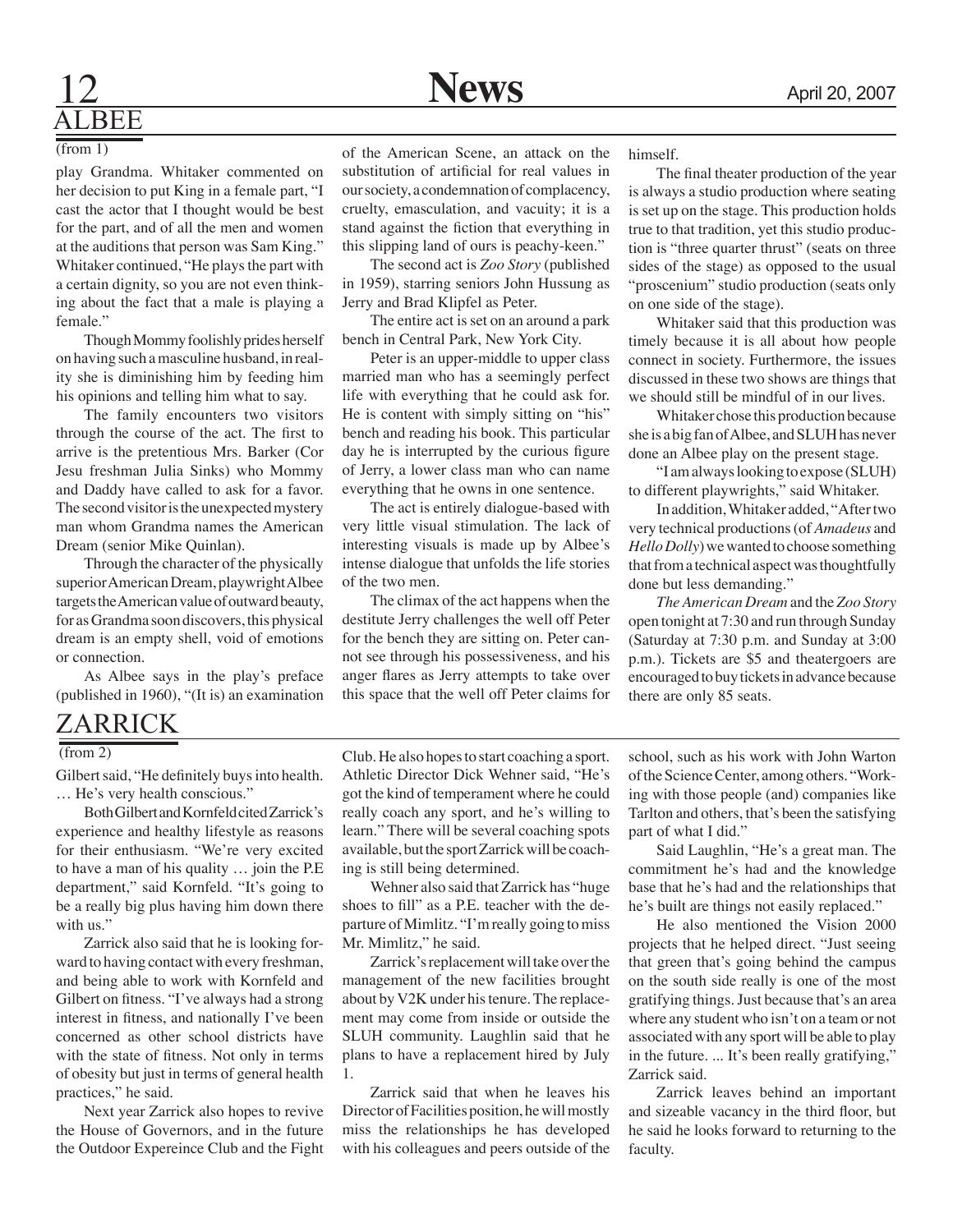# **SECURITY**

#### $(from 1)$

protected as possible. According to former Principal for Robert Bannister, the lockdown drill was implemented after the 1999 Columbine shootings and is based on similar procedures at other Jesuit and local schools of comparable size to SLUH.

Assistant Principal for Student Affairs H. Eric Clark said that one of his main concerns about the lockdown drill is student complacency, the thought that something in the vein of Columbine or Virginia Tech couldn't happen at SLUH.

"(Violence) can happen anytime, anywhere, and SLUH is not excused from that," Eric Clark said. Clark said that he believes many students treat the lockdown drill as something of a joke, but cited an incident last year at Rosati-Kain high school in which a fugitive entered that school's building, and they were forced to go into lockdown. Clark said he hopes the shootings at Virginia Tech remind students of the necessity of lockdown drills.

Most students interviewed for this story said they felt a shooting couldn't happen at SLUH.

"I don't feel like it could happen here," said junior Matt Langenfeld. "We all look out for each other."

"It makes you feel a little less secure, but it's definitely a concern," said freshman Andy Johnson.

### Bikes

 $(from 2)$ 

someone and say 'Hi.""

Moore has come to socialize with fellow cyclists, walkers, joggers, those waiting at bus stops, and even a man who drives an "old brown, beat up van," who waves to Moore every morning.

"I've done all the calculations, and for all of the bikes I maintain, I use about one quart per year of petroleum products (maintaining them),"he said, adding environmental benefits to the reasons he rides.

Less petroleum consumption for the benefit of the environment is a common motivating benefit for many cyclists, especially those at SLUH.

Anderson said, "If I can take one less car on the road, that's all I can do, so I might as well make that one move."

The method Anderson uses in his ride to

Director of Security Charlie Clark said that if a shooting incident were to happen at SLUH, the school may not automatically go to lockdown if Clark was certain students could be safely evacuated from school. The primary purpose of a lockdown, Charlie Clark said, is to keep intruders out of the building.

Charlie Clark said that the first thing he did when he heard about the shootings was download all of the articles he could find about the incident, compiling a file on the subject. Clark said that he plans to use this information "once the dust settles" to evaluate what could have been done differently at Virginia Tech, and see if SLUH can include that in its own plans. Clark said he also plans to get in touch with local police, who in turn will contact Virginia police, to get their opinion on Virginia Tech's handling of Monday's shootings.

In the Virginia Tech case, Cho's creative writing teacher, Lucinda Roy, was disturbed by some of Cho's writing. She raised her concerns to local police and the school counseling department, both of which told Roy that nothing could be done because Cho hadn't actually threatened anybody.

According to SLUH counselor Mary Michalski, such concerns would not be dismissed at SLUH. If a teacher finds disturbing comments in a student's journals or papers, Michalski said, it is "the teacher's responsibility to alert a counselor or an administrator," and added that it is a teacher or counselor's responsibility to intervene in such a case.

Eric Clark said he tries to "stay in tune with students" with signs of emotional troubles. He emphasized that he doesn't think every student with an emotional problem is a potential killer; rather, his precautions are taken out of vigilance and compassion.

Neither Eric Clark nor Principal Mary Schenkenberg wished to judge administrators' actions at Virginia Tech on Monday, which have received much criticism ("There's nothing in the book for something like this," Schenkenberg said). Schenkenberg said that the issue relevant to SLUH is, "How long after a lockdown do you stay locked down?" Schenkenberg said that if such a decision had to be made at SLUH, it would be done in consultation with local police.

Eric Clark said that aside from the lockdown drill, maintaining a secure perimeter is another priority at SLUH, especially as the campus grows.

Eric Clark agreed: "Everytime I hear about guns at school, I get nervous. … Could a student bring a gun to SLUH? Yeah, he could," Clark said, and added that the only thing to do is take precautionary measures like the lockdown drills.

school differs from those of other cyclists.

He starts by biking five minutes to the North Hanley bus stop. From there he takes the bus to the North Hanley Metro station and from this station takes the train to Forest Park. After exiting the train, Anderson bikes through the park to school.

Bugnitz also takes on an intimidating journey to school. Since the opening of a tunnel under Highway 70, Bugnitz has undertaken a 16-mile bike ride about three days a week, a trip that lasts about an hour and ten minutes. During the months of January and February, however, she was unable to bike often because the conditions were "too icy to be safe."

Students should find that riding to school is not as great a hassle as they might have thought. Fister said that he had gotten used to riding with a backpack, even though he found it "a pain" when it was cold out. He then added that challenging conditions like these could "make (the ride) more interesting."

"There are some times when I've had to bring something like my trombone when I have to get a ride," said Fister, "But I bike so much more often than drive."

Biking became Gavavaglia's primary transportation when his car was crushed by a fallen tree four years ago.

"I said to my wife, 'Rather than buy a new car, let's just see if we can make it on one car," said Garavaglia. "There's been some inconveniences, but for the most part it's been really smooth," he said.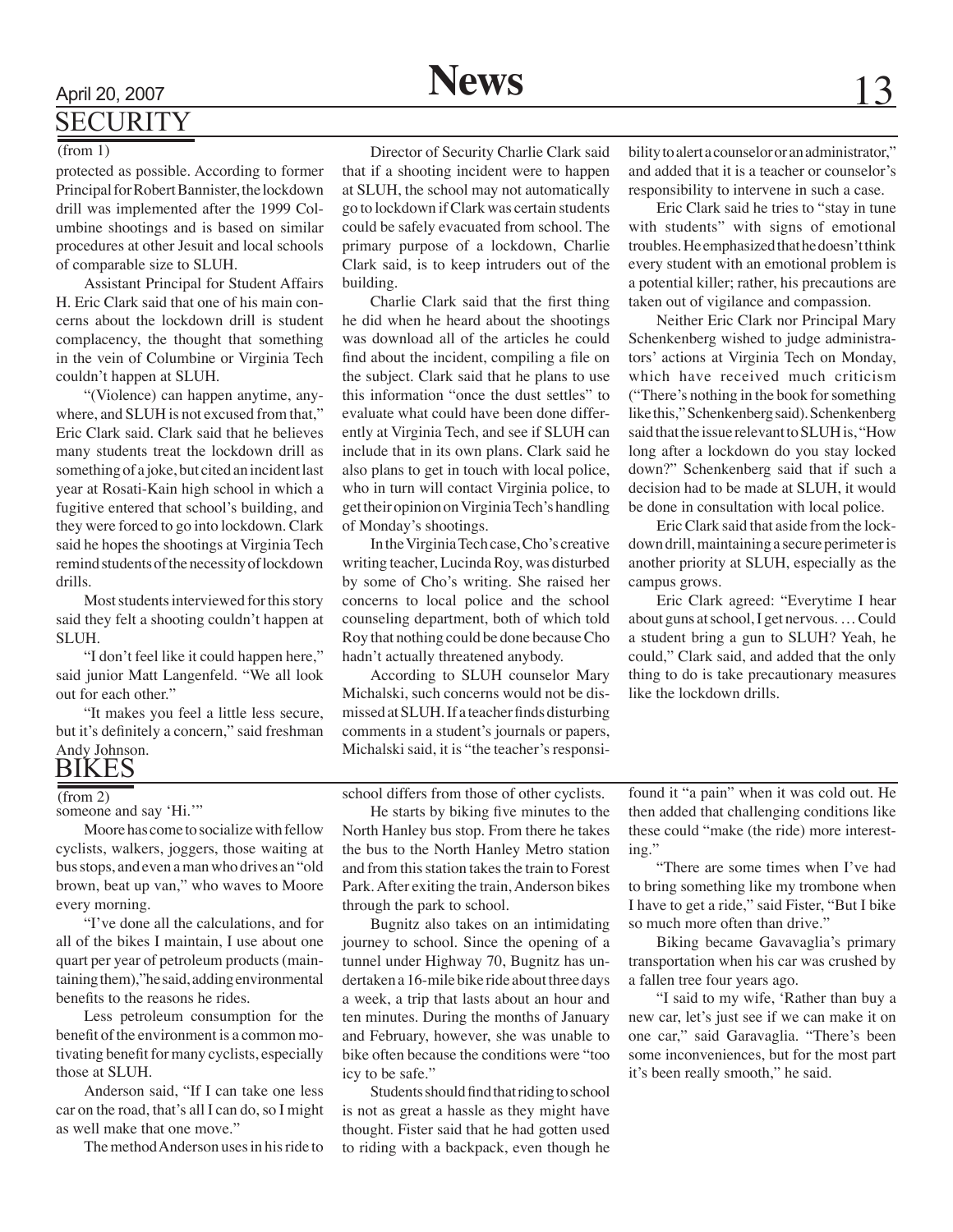# **14 Sports** April 20, 2007 **IROQUOIS**

#### (from 5)

netted goals in the fourth quarter, and the game ended at a score of 12-7.

"Once we finally played some real defense we could shut down their offense no problem," head coach Ron Kellam said. "Their only goals came off of transition, which is always tough, but we'll work on that in practice."

Six of the Colts' seven goals came off of transition plays, with only one off of an offensive possession. Throughout the entire game, 21 penalties were given out thanks largely to sloppy play by both teams, and a fairly liberal whistle by the ref. Despite these detriments, the Jr. Bills once again found a way to win.

The Laxbills found it more difficult to win last Tuesday when they played the Kirkwood Pioneers at home. The game quickly became rough as the Jr. Bill defense committed three penalties in the first quarter alone.

Despite a 1-0 lead at the end of the first quarter, the Minutemenbills looked lackluster, and conceded the equalizer about a minute into the second quarter. Despite two goals by Haf, the second quarter was all Pioneers, who netted 7 goals of their own, and went into the second half with a comfortable lead of 7-3.

The second half showed much of the same from the Jr. Bills, as the Pioneers controlled the ball for much of the time, wearing down the D-Polebill defense. Despite goals by Howe, Paul Heffernan, and junior Jack Reichenbach, the Pioneers remained well ahead until the last minutes of the game, when scores by Hof and a beautiful behind the back goal by Reichenbach brought the Warriorbills to within three. Sadly these efforts went unrewarded, as the Pioneers handed the Jr. Bills their first conference loss of the season by a score of 10-7.

The Jr. Bills had a tough time setting up their possession offense, going 1-17 on faceoffs and tossing the ball away on careless passes on multiple occasions. Meanwhile the RPBills conceded 44 shots, a season high, to the Pioneers, compared to 24 SLUH shots.

The Jr. Bills will try to rectify these problems for Monday's game against the Clayton Greyhounds at 6:30 in the stadium.

### **OFFENSE**

(from 6)

outfield, but Stewart was able to come around to score from first base on the play, bringing the score to its final, 8-0.

The SLUH offense didn't provide much support, as Vianney freshman pitcher Christian Slaznik kept a no-hitter in his five innings. The Jr. Bills managed only two hits total and advanced only one runner beyond second base (junior Chris Dreste in the third).

The Polarbills achieved a drastically different result when they took on Miller Career Academy after school last friday. With 10 hits and 12 walks, the Jr. Bills mercied the Phoenix, 16-1.

The Jr. Bill offense sputtered in the first when it failed to score after a lead off triple by Joe Rabe. They posted crooked numbers in the next three frames, though, thanks largely to walks.

The SLUH bats were not silent, though. Junior Kyle Brennan (playing in right field rather than in his usual designated hitter role) hit his second grand slam of the year, hitting a 2-0 delivery high in the air to right field. The ball carried until it bounced hard on the asphalt of the parking lot, and SLUH found themselves up 10-0.

The pitching staff also dominated Career, facing only 18 batters in five innings. Junior Zach Villmer started, giving up only one hit in his three innings, baffling Phoenix hitters with his nasty breaking ball. Freshman Andrew Ostapowicz gave up Career's only run but looked solid in his inning of work, and junior A.J. Greiner closed the deal with three strikeouts in the fifth.

That monster win followed the Pet-

Baseball Season Stats Overall season batting average Overall season  $ERA = 0.99$ Games won batting  $Avg = .331$ Games lost batting  $Avg = .103$ Games won  $ERA = 0.25$ Games lost  $ERA = 6.42$ \* All ERA stats are per 7 innings coParkbills' first loss of the season, to the Mehlville Panthers. All areas of SLUH's game appeared below the usual standard as the recently ranked No. 1 Jr. Bills lost their unblemished record.

Pilla, who entered with a 3-0 record and 0.33 ERA, appeared seriously vulnerable for the first time of the season, surrendering five runs in his 4 1/3 innings. After Mehlville and his outing against Vianney, Pilla's stat line has suddenly slipped to 3-2 with a 1.42 ERA.

Mehlville pitcher Ethan Stenger held the Basebills' bats quieter than any previous pitcher had, allowing only two earned runs on three hits. Stenger pitched through 6 2/3 innings before Mehlville's defensive collapse (two costly errors in the seventh) and Josh Cole's 2-RBI, pop-up single forced him to allow a reliever to finish the game off.

After SLUH had climbed back from 6-1 to 6-4, power-hitting DH Brennan was due up as the potential tying run with two outs in the bottom of the seventh. Brennan took a strike before unloading on a pitch, driving it to deep right-center, bringing SLUH fans to their feet. However, center fielder Kevin Mahler tracked down the long fly for an exciting yet disappointing last out.

Nicollerat remained cautious last week after the *Post-Dispatch* placed his team at No. 1.

The Jr. Bills will host their second tournament of the season this weekend, and they hope rain will not cancel most play this time around. The hosts will play a double-header today after school; the first game is at 4:15 p.m. and the second at 7:00 p.m.

### Vote for JIM HEAFNER

Vote SLUH Water Polo All-Star or Jim Heafner, '07 as KMOV Player of the Month! How to Vote:

Go to www.kmov.com Click on "Entertainment/Contests" Click on "Contests" Click on "Performance Player of the Month" Vote for Jim Heafner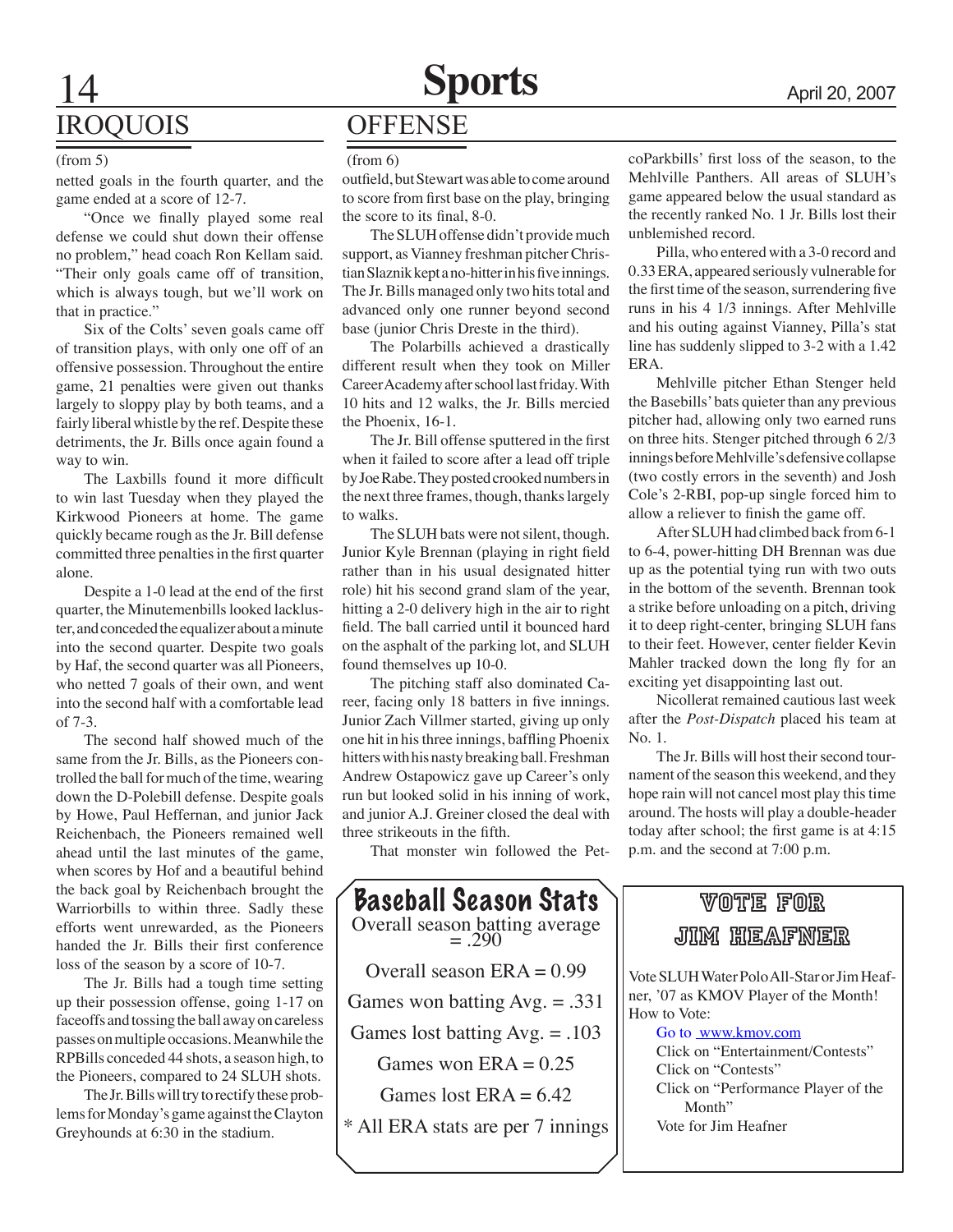# April 20, 2007 **Sports** 15

### MISSISSIPPI

#### $(from 6)$

games this next week, they are focusing mainly on trying to build upon the solid foundations they have already built this year.

Coach Paul Baudendistel concluded, "This is a very good team, and if we learn to maintain focus defensively and play our half court, this will be a great team."

Captain Jake Roeckle said, "This will the hardest week of our schedule, and I am excited about the opportunity to play these teams."

### 10IS

### (from 9)

In the ensuing minutes, the Junior Bills' second and fourth singles players lost, leaving the deciding match on the shoulders of doubles team Matt Fiedler and sophomore Jack Berger. After dropping the second set in a close tiebreaker, they remained firm to take the third set and finally beat Chaminade 4-3.

With this win, the Jr. Bills hope to gain the confidence they will need as they gear up for the Belleville East Tournament this weekend to display their toughness against many of the area's best teams.

**PN Nightbeat**

The No. 1 Volleybills soundly defeated Francis Howell Central in two games 25- 14, 25-14. Sophomore Joe Mueller had a couple of big blocks and two kills. The Jr. Bills remain undeafted at 10-0.

# *Thanks Mr. Zarrick*

The *Prep News* would like to thank Mr. Zarrick for patiently sitting through interviews with hundreds of *Prep News* reporters over the past six years.

P.S. We will clean the office one last time in your honor.

### Self-nominated Quote of the Week

"Steal my cow, you're my enemy." —Mr. Charlie Martel





Last night the Warriorbills lost in overtime to the MICDS Rams. The Jr. Bills scored 4 unanswered goals to finish off the fourth quarter, with the last goal coming from sophomore Brian Hof with 17 seconds remaining to tie the game at 8-8. However, the Laxbills couldn't carry this momentum into overtime, and conceded the golden goal 30 seconds later. Left, RJ Half dodges the MICDS defender briging the ball upfield.

St. Louis's *only* weekly high school newspaper

www.sluh.org prepnews@sluh.org

### Volume LXXI, Issue 25 "Favorite childhood TV show" credits

**News Editors:** Charlie "Magic School Bus" Landis, Jim "Lamb Chop" Santel

**Sports Editor:** Scott "Sesame Street" Mueller

**Features Editors:** Andrew "Mr. Rogers" Mueth, Sean "Arthur" Kickham

**Photography Editor:** Matt "Wishbone" Hubbard

**Core Staff:** Christian "Kid Song" Ronzio, Dan "Duck Tales" Everson, Kevin "The Sopranos" Casey, Pete "Captain Planet" Mackowiak**,** Jerry "Angry Beavers" Lakin, Brian "Rugrats" Bettonville, Matt "Darkwing Duck" Bettonville

**Photography Staff:** Will "Reading Rainbow" Hartzler

**Reporters:** Kevin "Teenage Mutant Ninja Turtles" Michniok, Mike "Dora the Explorer" Baumer, Matt "Pinky and the Brain" Lawder, Jim "The Animaniacs" Margherio, Nathaniel "Dragon Tales" Hogrebe, Brad "Zoom" Tharpe, Joe "Loony Tunes" Anderson, Jeremy "Transformers" Schwob, Mark "Power Rangers" Anderson, Ray "Tiny Toons" Kreienkamp

**Contributor:** Raphael "Hey (Benedict) Arnold!"

**Moderator:** Mr. Steve "Speed Racer" Missey

**Advisor:** Mr. Frank "3-2-1 Contact" Kovarik

**Computer Consultants:** Jon "Barney" Dickman, John "Teletubbies" Haefele

The *Prep News* is a publication of St. Louis University High School. Copyright ©2007 St. Louis University High School *Prep News.*  No material may be reprinted without the permission of the moderator and editors.